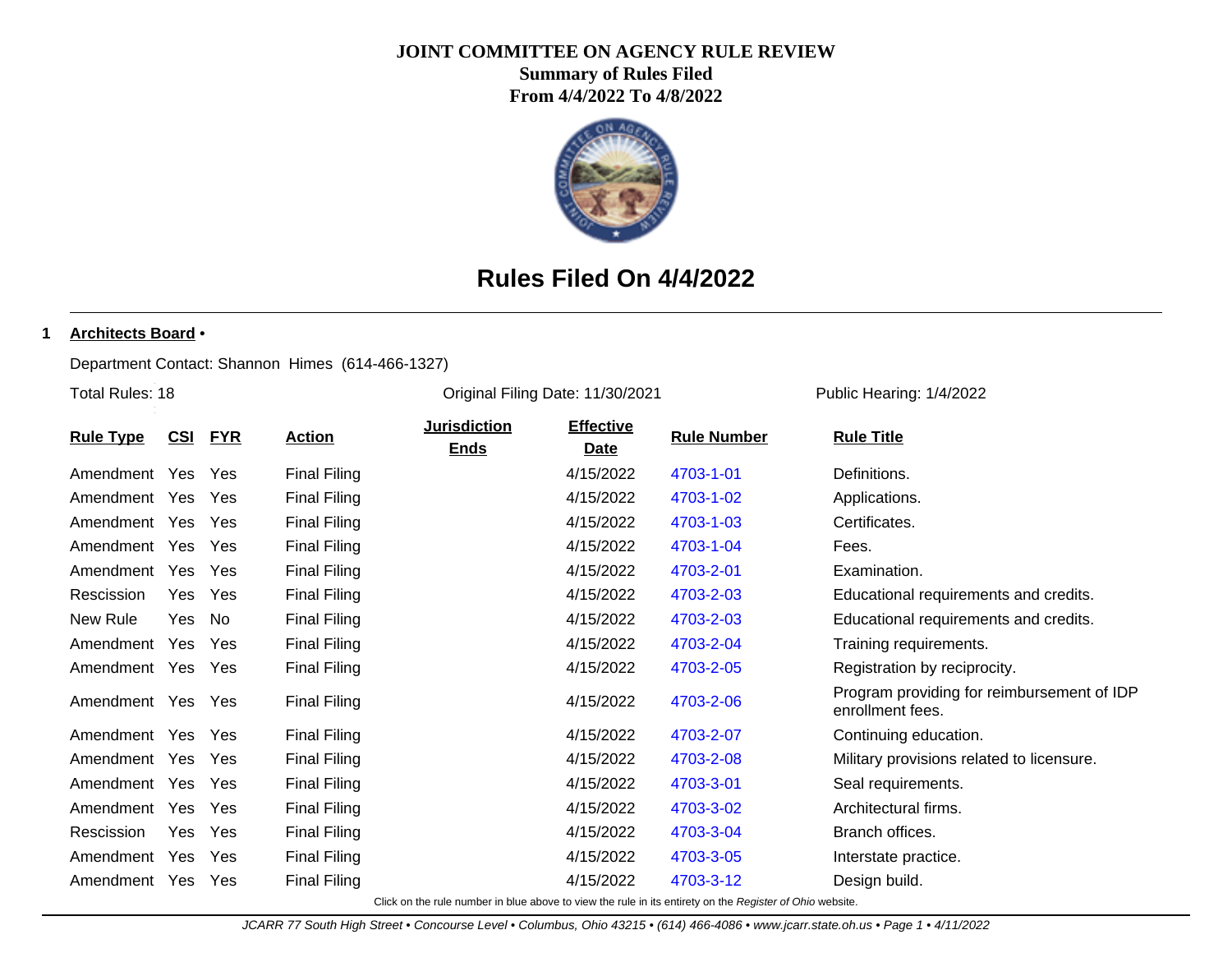|                | Amendment Yes Yes     |            |            | <b>Final Filing</b>                                             |                                    | 4/15/2022                       | 4703-3-13          | Communication: prohibition of improper contacts. |
|----------------|-----------------------|------------|------------|-----------------------------------------------------------------|------------------------------------|---------------------------------|--------------------|--------------------------------------------------|
| 2              |                       |            |            | Architects Board • State Board of Landscape Architect Examiners |                                    |                                 |                    |                                                  |
|                |                       |            |            | Department Contact: Shannon Himes (614-466-1327)                |                                    |                                 |                    |                                                  |
|                | <b>Total Rules: 4</b> |            |            |                                                                 |                                    | Original Filing Date: 4/4/2022  |                    | Public Hearing: 5/13/2022                        |
|                | <b>Rule Type</b>      | <u>CSI</u> | <b>FYR</b> | <b>Action</b>                                                   | <b>Jurisdiction</b><br><b>Ends</b> | <b>Effective</b><br><b>Date</b> | <b>Rule Number</b> | <b>Rule Title</b>                                |
|                | Amendment Yes Yes     |            |            | <b>Original Filing</b>                                          | 6/8/2022                           |                                 | 4703:1-1-01        | Definitions.                                     |
|                | Amendment Yes         |            | Yes        | <b>Original Filing</b>                                          | 6/8/2022                           |                                 | 4703:1-1-02        | Applications.                                    |
|                | Amendment Yes         |            | Yes        | <b>Original Filing</b>                                          | 6/8/2022                           |                                 | 4703:1-1-06        | Continuing education.                            |
|                | Amendment Yes Yes     |            |            | <b>Original Filing</b>                                          | 6/8/2022                           |                                 | 4703:1-2-01        | Requirements for registration by examination.    |
| 3              |                       |            |            | Department of Rehabilitation and Correction .                   |                                    |                                 |                    |                                                  |
|                |                       |            |            | Department Contact: Tyler Brown (614-466-2653)                  |                                    |                                 |                    |                                                  |
|                | <b>Total Rules: 1</b> |            |            |                                                                 |                                    | Original Filing Date: 1/26/2022 |                    | Public Hearing:                                  |
|                | <b>Rule Type</b>      | <u>CSI</u> | <b>FYR</b> | <b>Action</b>                                                   | <b>Jurisdiction</b><br><b>Ends</b> | <b>Effective</b><br>Date        | <b>Rule Number</b> | <b>Rule Title</b>                                |
|                | Amendment No          |            | No.        | <b>Final Filing</b>                                             |                                    | 4/14/2022                       | 5120-9-06          | Inmate rules of conduct.                         |
| 4              |                       |            |            | Ohio Environmental Protection Agency .                          |                                    |                                 |                    |                                                  |
|                |                       |            |            | Department Contact: Zachary Winoker (740-380-5267)              |                                    |                                 |                    |                                                  |
| Total Rules: 1 |                       |            |            |                                                                 |                                    | Original Filing Date: 1/4/2022  |                    | Public Hearing: 2/8/2022                         |
|                | <b>Rule Type</b>      | CSI        | <b>FYR</b> | <b>Action</b>                                                   | <b>Jurisdiction</b><br><b>Ends</b> | <b>Effective</b><br><b>Date</b> | <b>Rule Number</b> | <b>Rule Title</b>                                |
|                | Amendment Yes         |            | Yes        | <b>Final Filing</b>                                             |                                    | 4/15/2022                       | 3745-85-01         | Contingency plans.                               |
|                |                       |            |            |                                                                 |                                    | Rules Filed On 4/5/2022         |                    |                                                  |

### **5 Bureau of Workers' Compensation** •

Department Contact: Aniko Nagy (614-466-3293)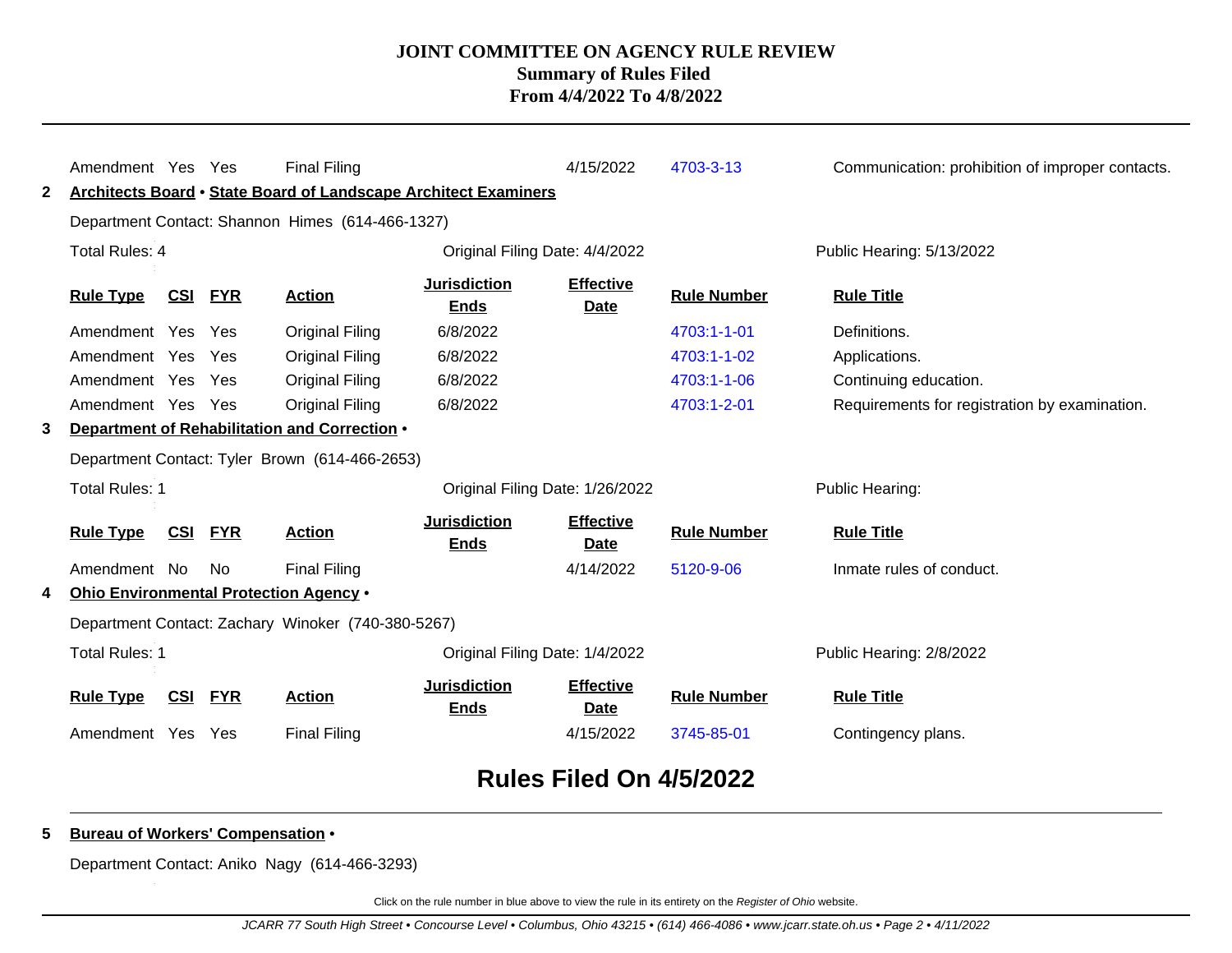|   | <b>Total Rules: 2</b> |            |            |                                                        |                                    | Original Filing Date: 1/26/2022 |                    | Public Hearing: 3/3/2022                   |
|---|-----------------------|------------|------------|--------------------------------------------------------|------------------------------------|---------------------------------|--------------------|--------------------------------------------|
|   | <b>Rule Type</b>      | CSI        | <b>FYR</b> | <b>Action</b>                                          | <b>Jurisdiction</b><br><b>Ends</b> | <b>Effective</b><br><b>Date</b> | <b>Rule Number</b> | <b>Rule Title</b>                          |
|   | Amendment Yes         |            | No.        | <b>Final Filing</b>                                    |                                    | 4/15/2022                       | 4123-3-07          | Applications for death benefits.           |
|   | Amendment Yes         |            | No         | <b>Final Filing</b>                                    |                                    | 4/15/2022                       | 4123-3-23          | Limitations on the filing of fee bills.    |
| 6 |                       |            |            | Department of Mental Health and Addiction Services .   |                                    |                                 |                    |                                            |
|   |                       |            |            | Department Contact: Emily Henry (614-752-8365)         |                                    |                                 |                    |                                            |
|   | <b>Total Rules: 1</b> |            |            |                                                        |                                    | Original Filing Date: 3/14/2022 |                    | Public Hearing: 4/19/2022                  |
|   | <b>Rule Type</b>      | CSI        | <b>FYR</b> | <b>Action</b>                                          | <b>Jurisdiction</b><br><b>Ends</b> | <b>Effective</b><br>Date        | <b>Rule Number</b> | <b>Rule Title</b>                          |
|   | New Rule              | <b>Yes</b> | No         | <b>Revised Filing</b>                                  | 5/18/2022                          |                                 | 5122-29-14         | Mobile response and stabilization service. |
| 7 |                       |            |            | Ohio Environmental Protection Agency .                 |                                    |                                 |                    |                                            |
|   |                       |            |            | Department Contact: Holly Kaloz (614-644-2760)         |                                    |                                 |                    |                                            |
|   | Total Rules: 8        |            |            |                                                        |                                    | Original Filing Date: 4/5/2022  |                    | Public Hearing: 5/6/2022                   |
|   | <b>Rule Type</b>      | <u>CSI</u> | <b>FYR</b> | <b>Action</b>                                          | <b>Jurisdiction</b><br><b>Ends</b> | <b>Effective</b><br><b>Date</b> | <b>Rule Number</b> | <b>Rule Title</b>                          |
|   | Amendment Yes         |            | Yes        | <b>Original Filing</b>                                 | 6/9/2022                           |                                 | 3745-112-01        | Definitions.                               |
|   | Amendment Yes         |            | Yes        | <b>Original Filing</b>                                 | 6/9/2022                           |                                 | 3745-112-02        | Applicablity.                              |
|   | Amendment Yes         |            | Yes        | <b>Original Filing</b>                                 | 6/9/2022                           |                                 | 3745-112-03        | Standards.                                 |
|   | Amendment Yes         |            | Yes        | <b>Original Filing</b>                                 | 6/9/2022                           |                                 | 3745-112-04        | Exemptions.                                |
|   | Amendment Yes         |            | Yes        | <b>Original Filing</b>                                 | 6/9/2022                           |                                 | 3745-112-05        | Administrative requirements.               |
|   | Amendment Yes         |            | Yes        | <b>Original Filing</b>                                 | 6/9/2022                           |                                 | 3745-112-06        | Reporting requirements.                    |
|   | Amendment Yes         |            | Yes        | <b>Original Filing</b>                                 | 6/9/2022                           |                                 | 3745-112-07        | Variances.                                 |
|   | Amendment Yes Yes     |            |            | <b>Original Filing</b>                                 | 6/9/2022                           |                                 | 3745-112-08        | Test methods.                              |
| 8 |                       |            |            | <b>Public Utilities Commission of Ohio . Utilities</b> |                                    |                                 |                    |                                            |
|   |                       |            |            | Department Contact: Angela Hawkins (614-466-0122)      |                                    |                                 |                    |                                            |

Total Rules: 3

Original Filing Date: 4/5/2022 Public Hearing: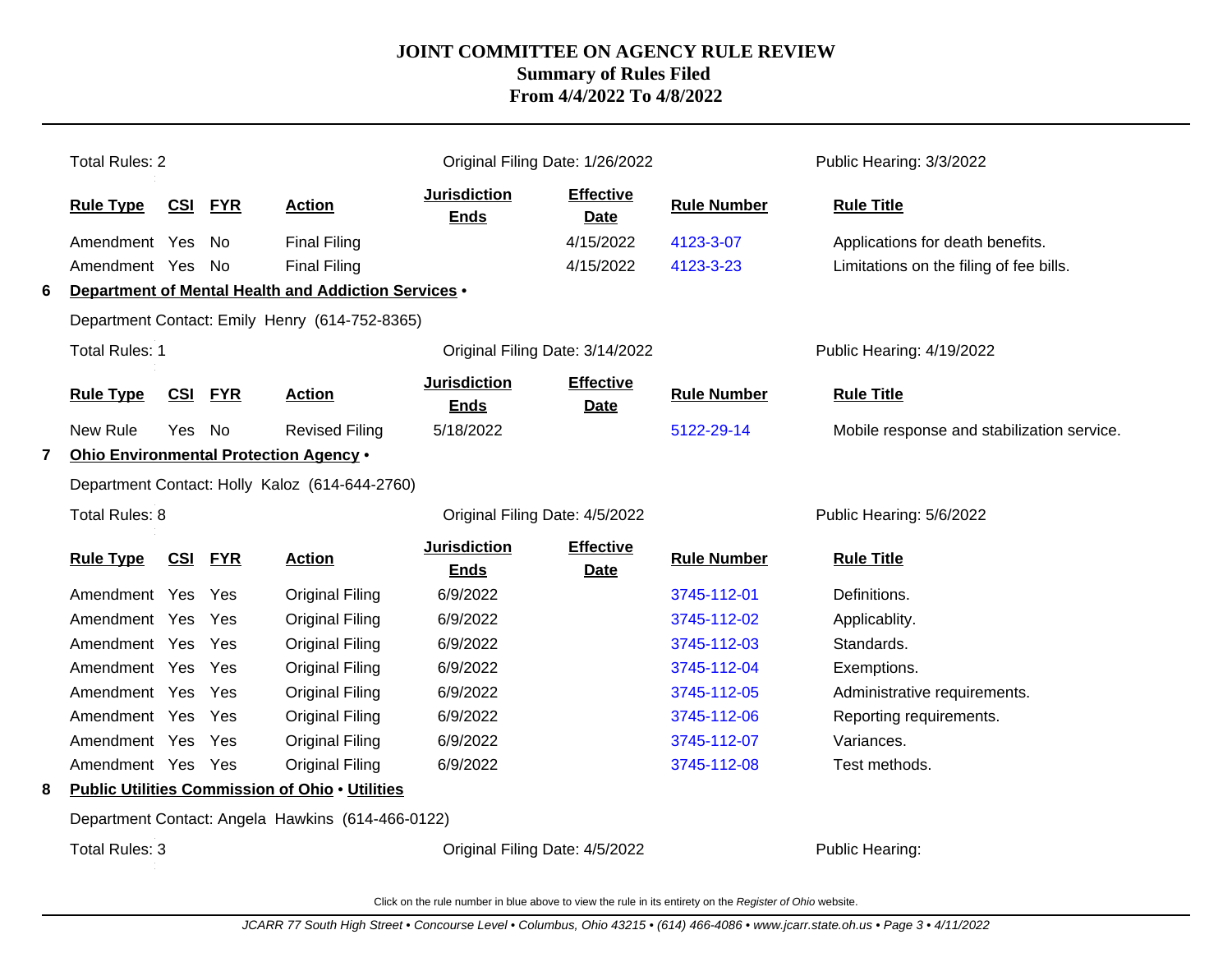|   |                                           |                |                |                                                            | <b>Jurisdiction</b>                                                                        | <b>Effective</b>                |                    |                                                              |
|---|-------------------------------------------|----------------|----------------|------------------------------------------------------------|--------------------------------------------------------------------------------------------|---------------------------------|--------------------|--------------------------------------------------------------|
|   | <b>Rule Type</b>                          |                | <b>CSI FYR</b> | <b>Action</b>                                              | <b>Ends</b>                                                                                | <b>Date</b>                     | <b>Rule Number</b> | <b>Rule Title</b>                                            |
|   | No Change                                 | Yes Yes        |                | <b>FYR</b>                                                 | 7/4/2022                                                                                   |                                 | 4901:1-42-01       | Definitions.                                                 |
|   | No Change                                 | Yes            | Yes            | <b>FYR</b>                                                 | 7/4/2022                                                                                   |                                 | 4901:1-42-02       | Purpose and scope.                                           |
|   | No Change                                 | Yes Yes        |                | <b>FYR</b>                                                 | 7/4/2022                                                                                   |                                 | 4901:1-42-03       | Requirements.                                                |
|   |                                           |                |                |                                                            |                                                                                            | Rules Filed On 4/6/2022         |                    |                                                              |
| 9 | Department of Aging .                     |                |                |                                                            |                                                                                            |                                 |                    |                                                              |
|   |                                           |                |                | Department Contact: Tom Simmons (614-202-7971)             |                                                                                            |                                 |                    |                                                              |
|   | <b>Total Rules: 1</b>                     |                |                |                                                            | Original Filing Date: 1/18/2022                                                            |                                 |                    | Public Hearing: 2/18/2022                                    |
|   | <b>Rule Type</b>                          | <b>CSI FYR</b> |                | <b>Action</b>                                              | <b>Jurisdiction</b><br><b>Ends</b>                                                         | <b>Effective</b><br>Date        | <b>Rule Number</b> | <b>Rule Title</b>                                            |
|   | Amendment Yes Yes                         |                |                | <b>Final Filing</b>                                        |                                                                                            | 4/16/2022                       | 173-39-02.11       | ODA provider certification: personal care.                   |
|   |                                           |                |                | 10 Department of Job and Family Services . ODJFS Practices |                                                                                            |                                 |                    |                                                              |
|   |                                           |                |                | Department Contact: Michael Lynch (614-466-4605)           |                                                                                            |                                 |                    |                                                              |
|   | <b>Total Rules: 1</b>                     |                |                |                                                            | Original Filing Date: 1/24/2022                                                            |                                 |                    | Public Hearing: 3/3/2022                                     |
|   | <b>Rule Type</b>                          | <b>CSI FYR</b> |                | <b>Action</b>                                              | <b>Jurisdiction</b><br><b>Ends</b>                                                         | <b>Effective</b><br><b>Date</b> | <b>Rule Number</b> | <b>Rule Title</b>                                            |
|   | Amendment No                              |                | Yes            | <b>Final Filing</b>                                        |                                                                                            | 4/18/2022                       | 5101:9-6-94        | Child support enforcement agency (CSEA) projects<br>funding. |
|   |                                           |                |                |                                                            | 11 Department of Rehabilitation and Correction . Division of Parole and Community Services |                                 |                    |                                                              |
|   |                                           |                |                | Department Contact: Ashley E. Parriman ((614) 752-1769)    |                                                                                            |                                 |                    |                                                              |
|   | <b>Total Rules: 1</b>                     |                |                |                                                            | Original Filing Date: 4/6/2022                                                             |                                 |                    | Public Hearing:                                              |
|   | <b>Rule Type</b>                          | <b>CSI</b>     | <b>FYR</b>     | <b>Action</b>                                              | <b>Jurisdiction</b><br><b>Ends</b>                                                         | <b>Effective</b><br><b>Date</b> | <b>Rule Number</b> | <b>Rule Title</b>                                            |
|   | Amendment No                              |                | Yes            | <b>Original Filing</b>                                     | 6/10/2022                                                                                  |                                 | 5120:1-10-09       | Medical/mental health.                                       |
|   | 12 Ohio Environmental Protection Agency . |                |                |                                                            |                                                                                            |                                 |                    |                                                              |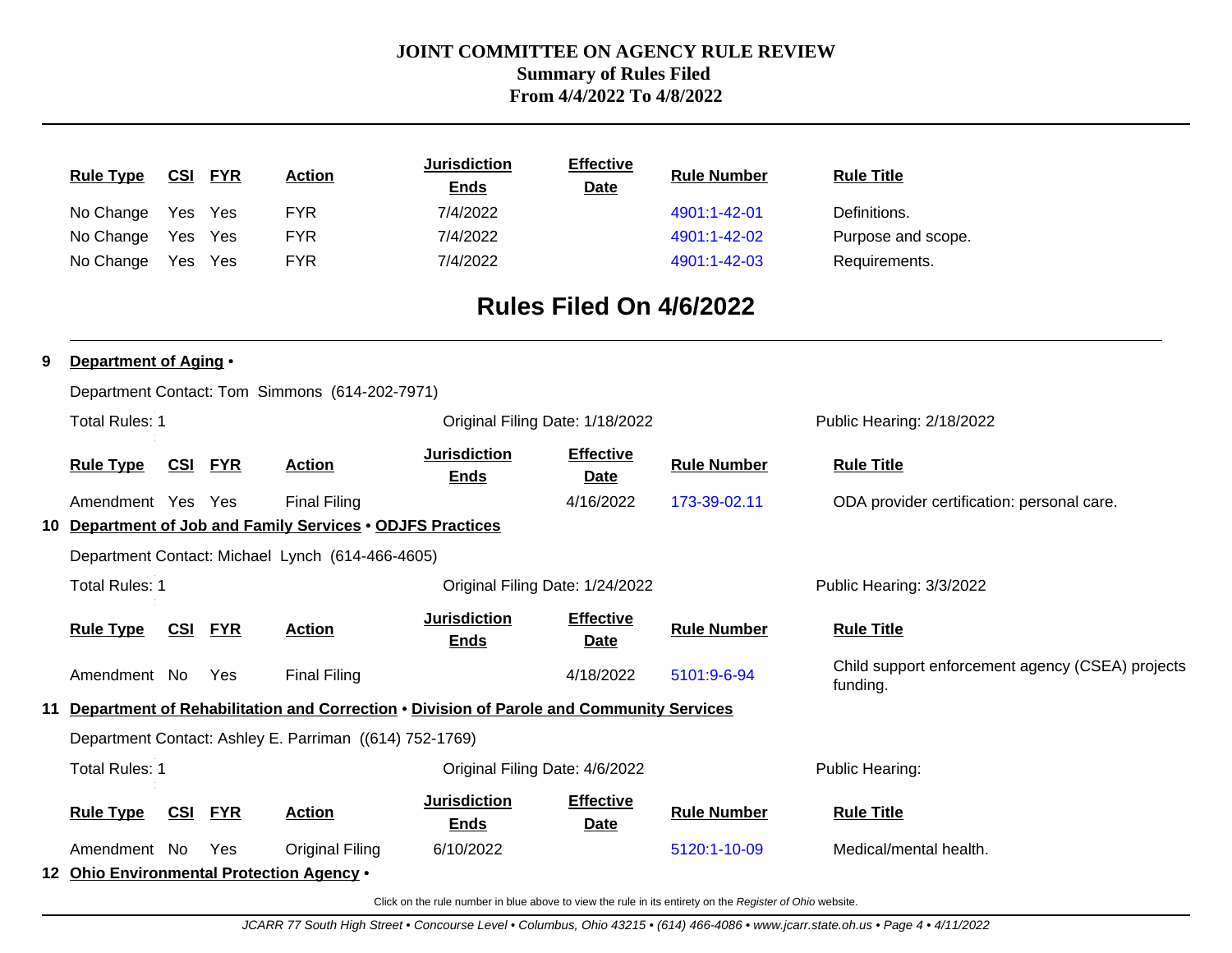### Department Contact: Zachary Winoker (740-380-5267)

| Total Rules: 9                            |            |            |                                                    | Original Filing Date: 4/6/2022                                          |                                 |                    | Public Hearing: 5/11/2022                                                        |
|-------------------------------------------|------------|------------|----------------------------------------------------|-------------------------------------------------------------------------|---------------------------------|--------------------|----------------------------------------------------------------------------------|
| <b>Rule Type</b>                          | <u>CSI</u> | <b>FYR</b> | <b>Action</b>                                      | <b>Jurisdiction</b><br><b>Ends</b>                                      | <b>Effective</b><br><b>Date</b> | <b>Rule Number</b> | <b>Rule Title</b>                                                                |
| Amendment Yes Yes                         |            |            | <b>Original Filing</b>                             | 6/10/2022                                                               |                                 | 3745-91-01         | Definitions.                                                                     |
| Amendment Yes                             |            | Yes        | <b>Original Filing</b>                             | 6/10/2022                                                               |                                 | 3745-91-02         | Application for approval of plans.                                               |
| Amendment Yes Yes                         |            |            | Original Filing                                    | 6/10/2022                                                               |                                 | 3745-91-03         | Requirements for plan drawings.                                                  |
| Amendment Yes                             |            | Yes        | Original Filing                                    | 6/10/2022                                                               |                                 | 3745-91-04         | Requirements for specifications.                                                 |
| Amendment Yes                             |            | Yes        | <b>Original Filing</b>                             | 6/10/2022                                                               |                                 | 3745-91-05         | Requirements for data sheet.                                                     |
| Amendment Yes Yes                         |            |            | <b>Original Filing</b>                             | 6/10/2022                                                               |                                 | 3745-91-06         | Requirements for supporting information.                                         |
| Amendment Yes Yes                         |            |            | <b>Original Filing</b>                             | 6/10/2022                                                               |                                 | 3745-91-07         | Requirements for submittal letter.                                               |
| Amendment Yes Yes                         |            |            | Original Filing                                    | 6/10/2022                                                               |                                 | 3745-91-08         | Procedure for approval; changes.                                                 |
| Amendment Yes Yes                         |            |            | Original Filing                                    | 6/10/2022                                                               |                                 | 3745-91-09         | Iron and manganese treatment.                                                    |
| 13 Ohio Environmental Protection Agency . |            |            |                                                    |                                                                         |                                 |                    |                                                                                  |
|                                           |            |            | Department Contact: Zachary Winoker (740-380-5267) |                                                                         |                                 |                    |                                                                                  |
| <b>Total Rules: 2</b>                     |            |            |                                                    | Original Filing Date: 4/6/2022                                          |                                 |                    | Public Hearing:                                                                  |
| <b>Rule Type</b>                          | CSI        | <b>FYR</b> | <b>Action</b>                                      | <b>Jurisdiction</b><br><b>Ends</b>                                      | <b>Effective</b><br><b>Date</b> | <b>Rule Number</b> | <b>Rule Title</b>                                                                |
| No Change                                 | Yes        | Yes        | <b>FYR</b>                                         | 7/5/2022                                                                |                                 | 3745-91-10         | Drinking water source protection plan.                                           |
| No Change                                 | Yes Yes    |            | <b>FYR</b>                                         | 7/5/2022                                                                |                                 | 3745-91-12         | Certification by political subdivisions and investor-<br>owned public utilities. |
|                                           |            |            |                                                    | 14 State Board of Pharmacy . Controlled Substances and Drugs of Concern |                                 |                    |                                                                                  |
|                                           |            |            | Department Contact: Cameron McNamee (614-466-7322) |                                                                         |                                 |                    |                                                                                  |
| <b>Total Rules: 1</b>                     |            |            |                                                    | Original Filing Date: 4/6/2022                                          |                                 |                    | Public Hearing:                                                                  |
| <b>Rule Type</b>                          | <u>CSI</u> | <u>FYR</u> | <b>Action</b>                                      | <b>Jurisdiction</b><br><b>Ends</b>                                      | <b>Effective</b><br><b>Date</b> | <b>Rule Number</b> | <b>Rule Title</b>                                                                |
| New Rule                                  | No.        | No         | Emergency<br>Filing                                | 8/4/2022                                                                | 4/6/2022                        | 4729:9-1-01.2      | Benzimidazole-opioids.                                                           |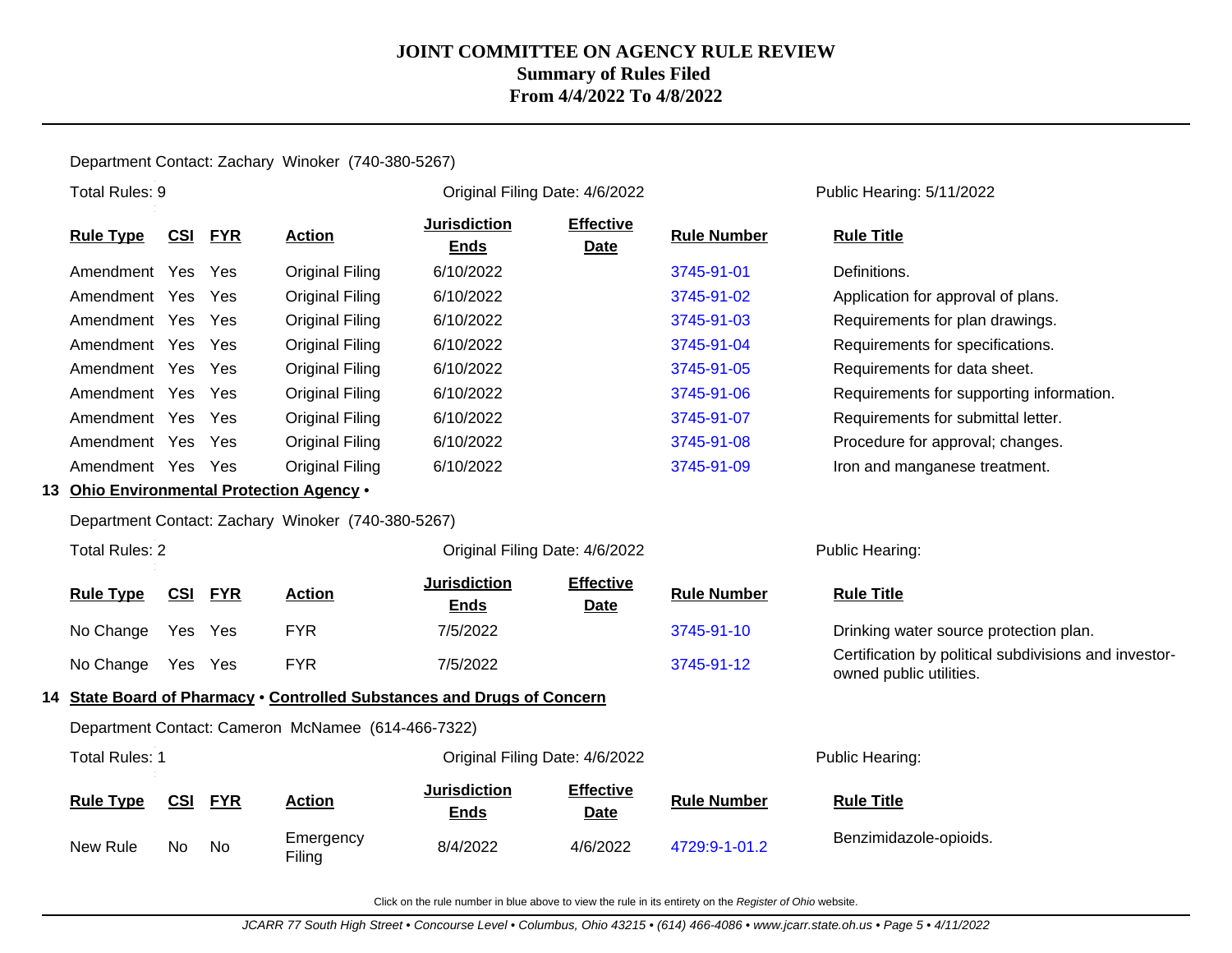# **Rules Filed On 4/7/2022**

### **15 Bureau of Workers' Compensation** • Department Contact: Aniko Nagy (614-466-3293) Total Rules: 2 Original Filing Date: 4/7/2022 Public Hearing: 5/17/2022 **Rule Type CSI FYR Action Jurisdiction Ends Effective Date Rule Number Rule Title** Amendment Yes No Original Filing 6/11/2022 [4123-6-21.3](http://www.registerofohio.state.oh.us/jsps/publicdisplayrules/processPublicDisplayRules.jsp?entered_rule_no=4123-6-21.3&doWhat=GETBYRULENUM&raID=0) Outpatient medication formulary. Amendment Yes No Original Filing 6/11/2022 [4123-6-21.6](http://www.registerofohio.state.oh.us/jsps/publicdisplayrules/processPublicDisplayRules.jsp?entered_rule_no=4123-6-21.6&doWhat=GETBYRULENUM&raID=0) `First fill of outpatient medications. **16 Counselor, Social Worker, and Marriage and Family Therapist Board** • Department Contact: Brian Carnahan (614-752-5161) Total Rules: 2 Total Rules: 2 Original Filing Date: 4/7/2022 Public Hearing: 5/10/2022 **Rule Type CSI FYR Action Jurisdiction Ends Effective Date Rule Number Rule Title** Amendment Yes No Original Filing 6/11/2022 6/11/2022 [4757-5-13](http://www.registerofohio.state.oh.us/jsps/publicdisplayrules/processPublicDisplayRules.jsp?entered_rule_no=4757-5-13&doWhat=GETBYRULENUM&raID=0) Standards of practice and professional conduct: teletherapy. Amendment Yes No Original Filing 6/11/2022 6/11 [4757-29-01](http://www.registerofohio.state.oh.us/jsps/publicdisplayrules/processPublicDisplayRules.jsp?entered_rule_no=4757-29-01&doWhat=GETBYRULENUM&raID=0) Marriage and family therapy supervision. **17 Department of Aging** • Department Contact: Tom Simmons (614-202-7971) Total Rules: 2 Original Filing Date: 1/18/2022 Public Hearing: 2/18/2022 **Rule Type CSI FYR Action Jurisdiction Ends Effective Date Rule Number Rule Title** Amendment Yes Yes Final Filing 2000 Final Filing 4/17/2022 [173-39-02.4](http://www.registerofohio.state.oh.us/jsps/publicdisplayrules/processPublicDisplayRules.jsp?entered_rule_no=173-39-02.4&doWhat=GETBYRULENUM&raID=0) ODA provider certification: choices home care attendant service (CHCAS). Amendment Yes Yes Final Filing The Term of the 4/17/2022 [173-39-03](http://www.registerofohio.state.oh.us/jsps/publicdisplayrules/processPublicDisplayRules.jsp?entered_rule_no=173-39-03&doWhat=GETBYRULENUM&raID=0) ODA provider certification: applying for certification. **18 Department of Aging** • Department Contact: Tom Simmons (614-202-7971) Total Rules: 1 Original Filing Date: 1/18/2022 Public Hearing: 2/18/2022

Click on the rule number in blue above to view the rule in its entirety on the Register of Ohio website.

JCARR 77 South High Street • Concourse Level • Columbus, Ohio 43215 • (614) 466-4086 • www.jcarr.state.oh.us • Page 6 • 4/11/2022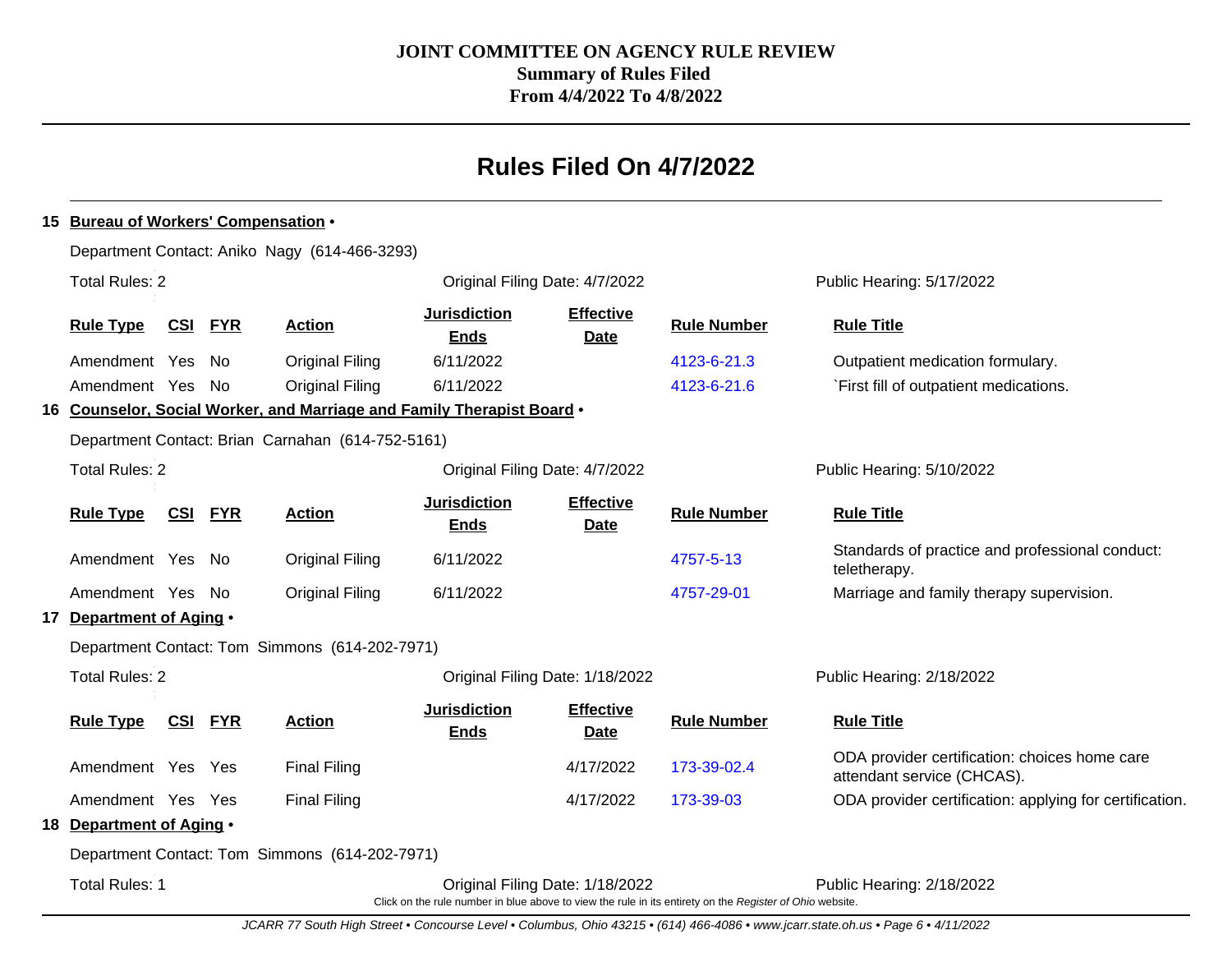| <b>Rule Type</b>          | <u>CSI FYR</u> |            | <b>Action</b>                                    | <b>Jurisdiction</b><br><b>Ends</b> | <b>Effective</b><br><b>Date</b> | <b>Rule Number</b> | <b>Rule Title</b>                                         |
|---------------------------|----------------|------------|--------------------------------------------------|------------------------------------|---------------------------------|--------------------|-----------------------------------------------------------|
| Amendment Yes Yes         |                |            | <b>Final Filing</b>                              |                                    | 4/17/2022                       | 173-39-02.12       | ODA provider certification: social work or<br>counseling. |
| 19 Department of Health . |                |            |                                                  |                                    |                                 |                    |                                                           |
|                           |                |            | Department Contact: Alicyn Carrel (614-752-8451) |                                    |                                 |                    |                                                           |
| <b>Total Rules: 1</b>     |                |            |                                                  | Original Filing Date: 1/31/2022    |                                 |                    | Public Hearing: 3/10/2022                                 |
| <b>Rule Type</b>          | <b>CSI FYR</b> |            | <b>Action</b>                                    | <b>Jurisdiction</b><br><b>Ends</b> | <b>Effective</b><br><b>Date</b> | <b>Rule Number</b> | <b>Rule Title</b>                                         |
| Amendment Yes No          |                |            | <b>Final Filing</b>                              |                                    | 4/17/2022                       | 3701-32-12         | Clearance examinations.                                   |
| 20 Department of Health . |                |            |                                                  |                                    |                                 |                    |                                                           |
|                           |                |            | Department Contact: Alicyn Carrel (614-752-8451) |                                    |                                 |                    |                                                           |
| Total Rules: 1            |                |            |                                                  | Original Filing Date: 1/31/2022    |                                 |                    | Public Hearing: 3/10/2022                                 |
| <b>Rule Type</b>          | <b>CSI FYR</b> |            | <b>Action</b>                                    | <b>Jurisdiction</b><br><b>Ends</b> | <b>Effective</b><br>Date        | <b>Rule Number</b> | <b>Rule Title</b>                                         |
| Amendment Yes No          |                |            | <b>Final Filing</b>                              |                                    | 4/17/2022                       | 3701-32-12         | Clearance examinations.                                   |
| 21 Department of Health . |                |            |                                                  |                                    |                                 |                    |                                                           |
|                           |                |            | Department Contact: Alicyn Carrel (614-752-8451) |                                    |                                 |                    |                                                           |
| <b>Total Rules: 1</b>     |                |            |                                                  | Original Filing Date: 1/31/2022    |                                 |                    | Public Hearing: 3/10/2022                                 |
| <b>Rule Type</b>          | <b>CSI FYR</b> |            | <b>Action</b>                                    | <b>Jurisdiction</b><br><b>Ends</b> | <b>Effective</b><br>Date        | <b>Rule Number</b> | <b>Rule Title</b>                                         |
| Amendment Yes No          |                |            | <b>Final Filing</b>                              |                                    | 4/17/2022                       | 3701-32-12         | Clearance examinations.                                   |
| 22 Department of Health . |                |            |                                                  |                                    |                                 |                    |                                                           |
|                           |                |            | Department Contact: Alicyn Carrel (614-752-8451) |                                    |                                 |                    |                                                           |
| Total Rules: 6            |                |            |                                                  | Original Filing Date: 1/31/2022    |                                 |                    | Public Hearing: 3/10/2022                                 |
| <b>Rule Type</b>          | CSI            | <b>FYR</b> | <b>Action</b>                                    | <b>Jurisdiction</b><br><b>Ends</b> | <b>Effective</b><br><b>Date</b> | <b>Rule Number</b> | <b>Rule Title</b>                                         |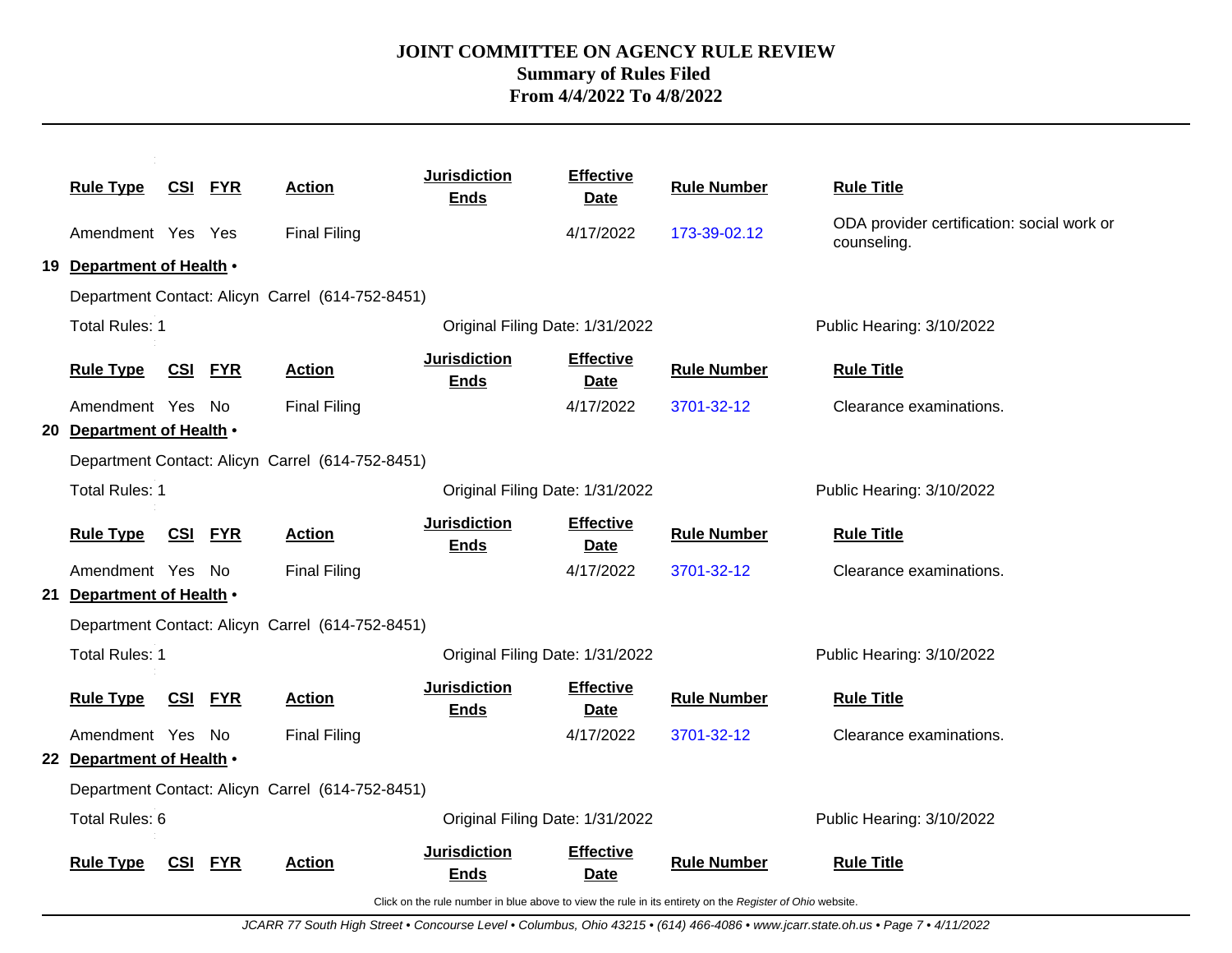| Amendment Yes Yes |  | Final Filing        | 4/17/2022 | 3701-42-01 | Definitions. |
|-------------------|--|---------------------|-----------|------------|--------------|
| Amendment Yes Yes |  | <b>Final Filing</b> | 4/17/2022 | 3701-42-02 | Food delive  |
| Amendment Yes Yes |  | <b>Final Filing</b> | 4/17/2022 | 3701-42-03 | WIC vendo    |
| Amendment Yes Yes |  | <b>Final Filing</b> | 4/17/2022 | 3701-42-04 | WIC vendo    |
| Amendment Yes Yes |  | Final Filing        | 4/17/2022 | 3701-42-06 | WIC vendo    |
| Amendment Yes Yes |  | Final Filing        | 4/17/2022 | 3701-42-08 | Abuse of th  |
|                   |  |                     |           |            |              |

| Amendment Yes Yes |  | Final Filing | 4/17/2022 | 3701-42-01 | Definitions.                         |
|-------------------|--|--------------|-----------|------------|--------------------------------------|
| Amendment Yes Yes |  | Final Filing | 4/17/2022 | 3701-42-02 | Food delivery system.                |
| Amendment Yes Yes |  | Final Filing | 4/17/2022 | 3701-42-03 | WIC vendor authorization.            |
| Amendment Yes Yes |  | Final Filing | 4/17/2022 | 3701-42-04 | WIC vendor contract.                 |
| Amendment Yes Yes |  | Final Filing | 4/17/2022 | 3701-42-06 | WIC vendor responsibilities.         |
| Amendment Yes Yes |  | Final Filing | 4/17/2022 | 3701-42-08 | Abuse of the WIC program; sanctions. |

### **23 Department of Health** • **Radiation Control**

Department Contact: Alicyn Carrel (614-752-8451)

Total Rules: 19

Original Filing Date: 4/7/2022 Public Hearing:

| <b>Rule Type</b> | CSI | <u>FYR</u> | <b>Action</b> | <b>Jurisdiction</b><br><b>Ends</b> | <b>Effective</b><br><b>Date</b> | <b>Rule Number</b> | <b>Rule Title</b>                                                             |
|------------------|-----|------------|---------------|------------------------------------|---------------------------------|--------------------|-------------------------------------------------------------------------------|
| No Change        | Yes | Yes        | <b>FYR</b>    | 7/6/2022                           |                                 | 3701:1-40-01       | Definitions.                                                                  |
| No Change        | Yes | Yes        | <b>FYR</b>    | 7/6/2022                           |                                 | 3701:1-40-02       | Scope.                                                                        |
| No Change        | Yes | Yes        | <b>FYR</b>    | 7/6/2022                           |                                 | 3701:1-40-03       | Activities requiring license.                                                 |
| No Change        | Yes | Yes        | <b>FYR</b>    | 7/6/2022                           |                                 | 3701:1-40-05       | Completeness and accuracy of information.                                     |
| No Change        | Yes | Yes        | <b>FYR</b>    | 7/6/2022                           |                                 | 3701:1-40-07       | Carriers.                                                                     |
| No Change        | Yes | Yes        | <b>FYR</b>    | 7/6/2022                           |                                 | 3701:1-40-08       | Exempt concentrations.                                                        |
| No Change        | Yes | Yes        | <b>FYR</b>    | 7/6/2022                           |                                 | 3701:1-40-09       | Certain items containing radioactive material.                                |
| No Change        |     | Yes Yes    | <b>FYR</b>    | 7/6/2022                           |                                 | 3701:1-40-15       | General requirements for issuance of specific<br>licenses.                    |
| No Change        | Yes | Yes        | <b>FYR</b>    | 7/6/2022                           |                                 | 3701:1-40-19       | Transfer of radioactive material.                                             |
| No Change        | Yes | Yes        | <b>FYR</b>    | 7/6/2022                           |                                 | 3701:1-40-23       | Requirements for the issuance of a type A specific<br>license of broad scope. |
| No Change        | Yes | Yes        | <b>FYR</b>    | 7/6/2022                           |                                 | 3701:1-40-24       | Requirements for the issuance of a type B specific<br>license of broad scope. |
| No Change        | Yes | Yes        | <b>FYR</b>    | 7/6/2022                           |                                 | 3701:1-40-25       | Requirements for the issuance of a type C specific<br>license of broad scope. |
| No Change        | Yes | Yes        | <b>FYR</b>    | 7/6/2022                           |                                 | 3701:1-40-26       | Conditions of specific licenses of broad scope.                               |
| No Change        | Yes | Yes        | <b>FYR</b>    | 7/6/2022                           |                                 | 3701:1-40-28       | Recognition of agreement state licenses -<br>reciprocity.                     |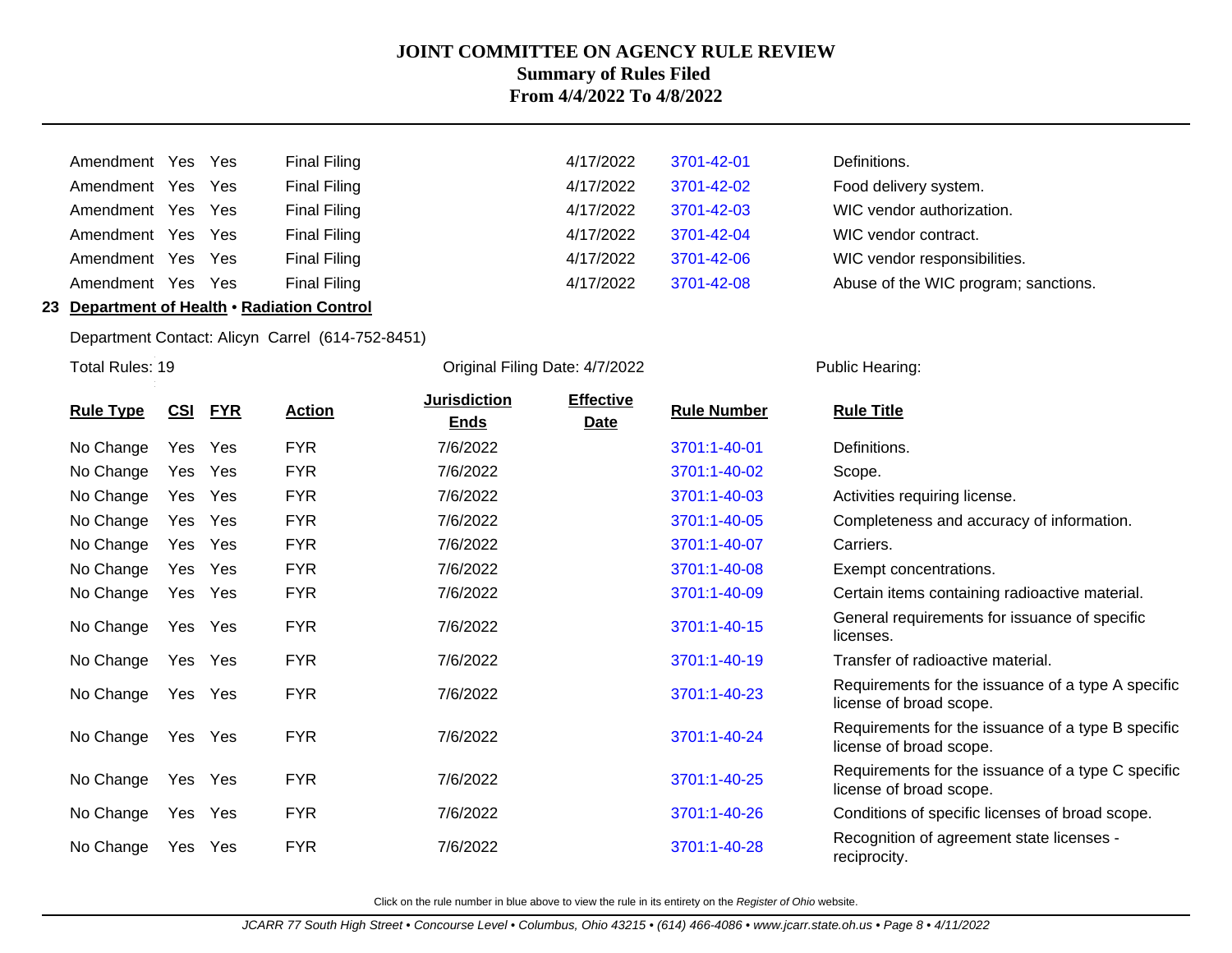| No Change         | Yes Yes | <b>FYR</b> | 7/6/2022 | 3701:1-40-31 | Determination to prepare bureau assessment<br>report; eligibility for categorical exclusion.     |
|-------------------|---------|------------|----------|--------------|--------------------------------------------------------------------------------------------------|
| No Change Yes Yes |         | <b>FYR</b> | 7/6/2022 | 3701:1-40-32 | Finding of no significant impact.                                                                |
| No Change         | Yes Yes | <b>FYR</b> | 7/6/2022 | 3701:1-40-34 | Bureau assessment report.                                                                        |
| No Change         | Yes Yes | <b>FYR</b> | 7/6/2022 | 3701:1-40-36 | Requirement to provide a decision.                                                               |
| No Change         | Yes Yes | <b>FYR</b> | 7/6/2022 | 3701:1-40-39 | Radioactive drug: capsules containing carbon-14<br>urea for "in vivo" diagnostic use for humans. |

### **24 Department of Health** • **Radiation Control**

Department Contact: Alicyn Carrel (614-752-8451)

Total Rules: 20

Original Filing Date: 1/31/2022 Public Hearing: 3/10/2022

|                  |            |            |                     | <b>Jurisdiction</b> | <b>Effective</b> |                    |                                                                                                               |
|------------------|------------|------------|---------------------|---------------------|------------------|--------------------|---------------------------------------------------------------------------------------------------------------|
| <b>Rule Type</b> | <u>CSI</u> | <b>FYR</b> | <b>Action</b>       | <b>Ends</b>         | <b>Date</b>      | <b>Rule Number</b> | <b>Rule Title</b>                                                                                             |
| Rescission       | Yes        | Yes        | <b>Final Filing</b> |                     | 4/17/2022        | 3701:1-40-04       | Communications.                                                                                               |
| New Rule         | Yes        | No         | <b>Final Filing</b> |                     | 4/17/2022        | 3701:1-40-04       | Communications.                                                                                               |
| Amendment        | Yes        | <b>Yes</b> | <b>Final Filing</b> |                     | 4/17/2022        | 3701:1-40-06       | Department of energy contractors.                                                                             |
| Amendment        | Yes        | <b>Yes</b> | <b>Final Filing</b> |                     | 4/17/2022        | 3701:1-40-10       | Certain industrial devices.                                                                                   |
| Amendment        | Yes        | <b>Yes</b> | <b>Final Filing</b> |                     | 4/17/2022        | 3701:1-40-11       | Exempt quantities.                                                                                            |
| Amendment        | Yes        | Yes        | <b>Final Filing</b> |                     | 4/17/2022        | 3701:1-40-12       | Self-luminous products containing tritium,<br>krypton-85, or promethium-147.                                  |
| Amendment Yes    |            | <b>Yes</b> | <b>Final Filing</b> |                     | 4/17/2022        | 3701:1-40-13       | Gas and aerosol detectors containing radioactive<br>material.                                                 |
| Amendment        | Yes        | <b>Yes</b> | <b>Final Filing</b> |                     | 4/17/2022        | 3701:1-40-14       | Application for specific licenses.                                                                            |
| Amendment        | Yes        | <b>Yes</b> | <b>Final Filing</b> |                     | 4/17/2022        | 3701:1-40-17       | Financial assurance and record keeping for<br>decommissioning.                                                |
| Amendment        | Yes        | Yes        | <b>Final Filing</b> |                     | 4/17/2022        | 3701:1-40-18       | Expiration or termination of license;<br>decommissioning of sites and separate buildings or<br>outdoor areas. |
| Amendment        | Yes        | Yes        | <b>Final Filing</b> |                     | 4/17/2022        | 3701:1-40-20       | Reporting requirements.                                                                                       |
| Amendment        | Yes        | Yes        | Final Filing        |                     | 4/17/2022        | 3701:1-40-21       | Records.                                                                                                      |
| Amendment        | Yes.       | Yes        | <b>Final Filing</b> |                     | 4/17/2022        | 3701:1-40-22       | Specific licenses of broad scope.                                                                             |
|                  |            |            |                     |                     |                  |                    |                                                                                                               |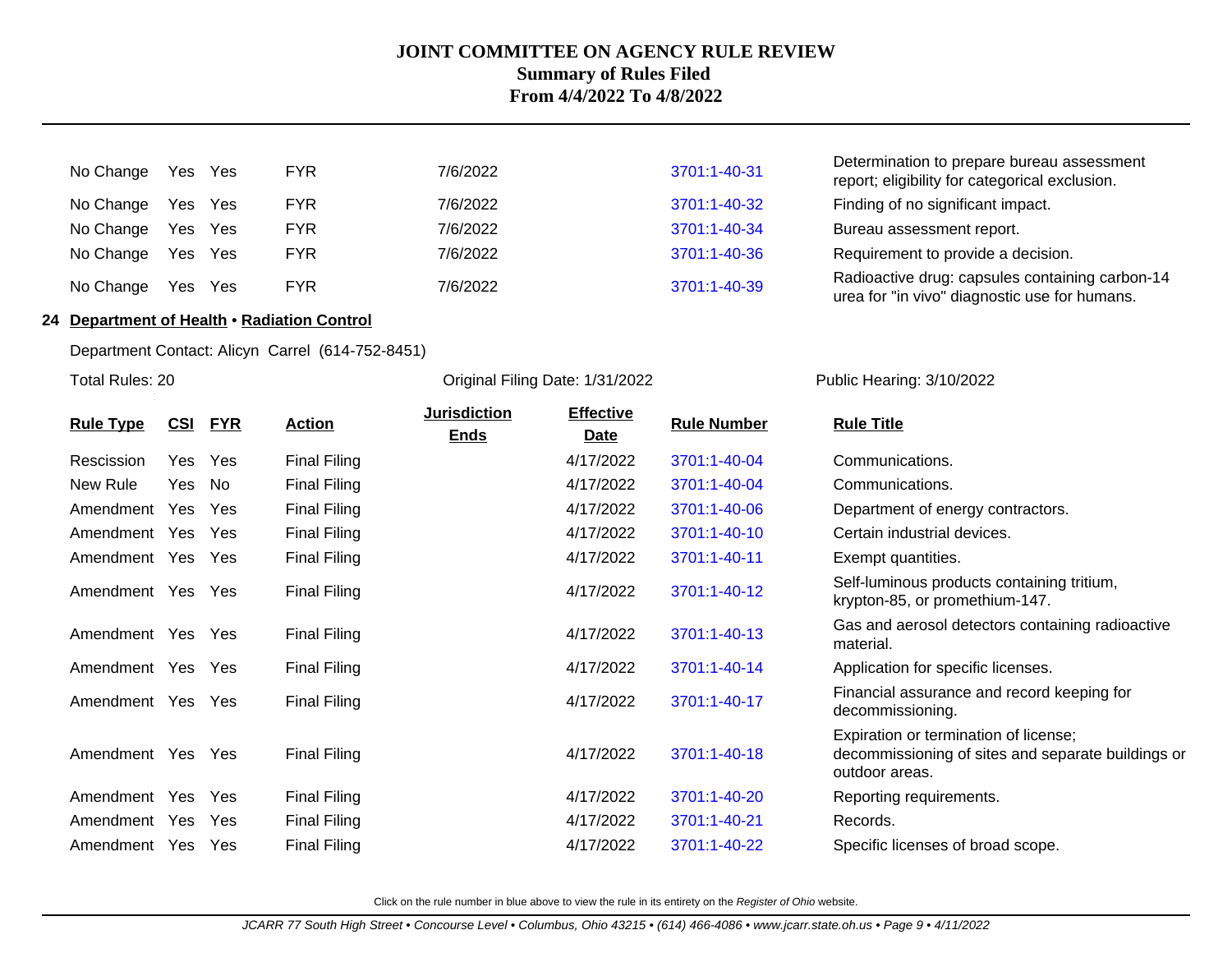| Amendment Yes Yes                           |            |            | <b>Final Filing</b>                              |                                    | 4/17/2022                       | 3701:1-40-27                                                                                             | Exemptions and continued regulatory authority in<br>agreement states and in offshore waters under<br>section 274 of the Atomic Energy Act. |
|---------------------------------------------|------------|------------|--------------------------------------------------|------------------------------------|---------------------------------|----------------------------------------------------------------------------------------------------------|--------------------------------------------------------------------------------------------------------------------------------------------|
| Amendment Yes Yes                           |            |            | <b>Final Filing</b>                              |                                    | 4/17/2022                       | 3701:1-40-29                                                                                             | Funds for reclamation of radioactive material.                                                                                             |
| Amendment Yes                               |            | Yes        | <b>Final Filing</b>                              |                                    | 4/17/2022                       | 3701:1-40-30                                                                                             | Preliminary procedures for environmental review.                                                                                           |
| Amendment Yes                               |            | Yes        | <b>Final Filing</b>                              |                                    | 4/17/2022                       | 3701:1-40-33                                                                                             | Environmental report.                                                                                                                      |
| Amendment Yes                               |            | Yes        | <b>Final Filing</b>                              |                                    | 4/17/2022                       | 3701:1-40-35                                                                                             | Final publishing of bureau assessment report.                                                                                              |
| Amendment Yes Yes                           |            |            | <b>Final Filing</b>                              |                                    | 4/17/2022                       | 3701:1-40-37                                                                                             | Bureau assessment report; public notice.                                                                                                   |
| Amendment Yes Yes                           |            |            | <b>Final Filing</b>                              |                                    | 4/17/2022                       | 3701:1-40-38                                                                                             | Public participation process.                                                                                                              |
| 25 Department of Health . Radiation Control |            |            |                                                  |                                    |                                 |                                                                                                          |                                                                                                                                            |
|                                             |            |            | Department Contact: Alicyn Carrel (614-752-8451) |                                    |                                 |                                                                                                          |                                                                                                                                            |
| <b>Total Rules: 1</b>                       |            |            |                                                  | Original Filing Date: 1/31/2022    |                                 |                                                                                                          | Public Hearing: 3/10/2022                                                                                                                  |
| <b>Rule Type</b>                            | CSI        | <b>FYR</b> | <b>Action</b>                                    | <b>Jurisdiction</b><br><b>Ends</b> | <b>Effective</b><br><b>Date</b> | <b>Rule Number</b>                                                                                       | <b>Rule Title</b>                                                                                                                          |
| Amendment Yes Yes                           |            |            | <b>Final Filing</b>                              |                                    | 4/17/2022                       | 3701:1-58-04                                                                                             | Provisions for the protection of human research<br>subjects.                                                                               |
| 26 Department of Health . Radiation Control |            |            |                                                  |                                    |                                 |                                                                                                          |                                                                                                                                            |
|                                             |            |            | Department Contact: Alicyn Carrel (614-752-8451) |                                    |                                 |                                                                                                          |                                                                                                                                            |
| <b>Total Rules: 2</b>                       |            |            |                                                  | Original Filing Date: 1/31/2022    |                                 |                                                                                                          | Public Hearing: 3/10/2022                                                                                                                  |
| <b>Rule Type</b>                            | <u>CSI</u> | <b>FYR</b> | <b>Action</b>                                    | <b>Jurisdiction</b><br><b>Ends</b> | <b>Effective</b><br><b>Date</b> | <b>Rule Number</b>                                                                                       | <b>Rule Title</b>                                                                                                                          |
| Amendment Yes                               |            | Yes        | <b>Final Filing</b>                              |                                    | 4/17/2022                       | 3701:1-48-19                                                                                             | Personnel monitoring.                                                                                                                      |
| Amendment Yes Yes                           |            |            | <b>Final Filing</b>                              |                                    | 4/17/2022                       | 3701:1-48-23                                                                                             | Record keeping requirements.                                                                                                               |
| 27 Department of Health . Radiation Control |            |            |                                                  |                                    |                                 |                                                                                                          |                                                                                                                                            |
|                                             |            |            | Department Contact: Alicyn Carrel (614-752-8451) |                                    |                                 |                                                                                                          |                                                                                                                                            |
| Total Rules: 50                             |            |            |                                                  | Original Filing Date: 4/7/2022     |                                 |                                                                                                          | Public Hearing:                                                                                                                            |
| <b>Rule Type</b>                            | CSI        | <b>FYR</b> | <b>Action</b>                                    | <b>Jurisdiction</b><br><b>Ends</b> | <b>Effective</b><br><b>Date</b> | <b>Rule Number</b>                                                                                       | <b>Rule Title</b>                                                                                                                          |
| No Change                                   | Yes Yes    |            | <b>FYR</b>                                       | 7/6/2022                           |                                 | 3701:1-58-02                                                                                             | Purpose and scope.                                                                                                                         |
|                                             |            |            |                                                  |                                    |                                 | Click on the rule number in blue above to view the rule in its entirety on the Register of Ohio website. |                                                                                                                                            |

JCARR 77 South High Street • Concourse Level • Columbus, Ohio 43215 • (614) 466-4086 • www.jcarr.state.oh.us • Page 10 • 4/11/2022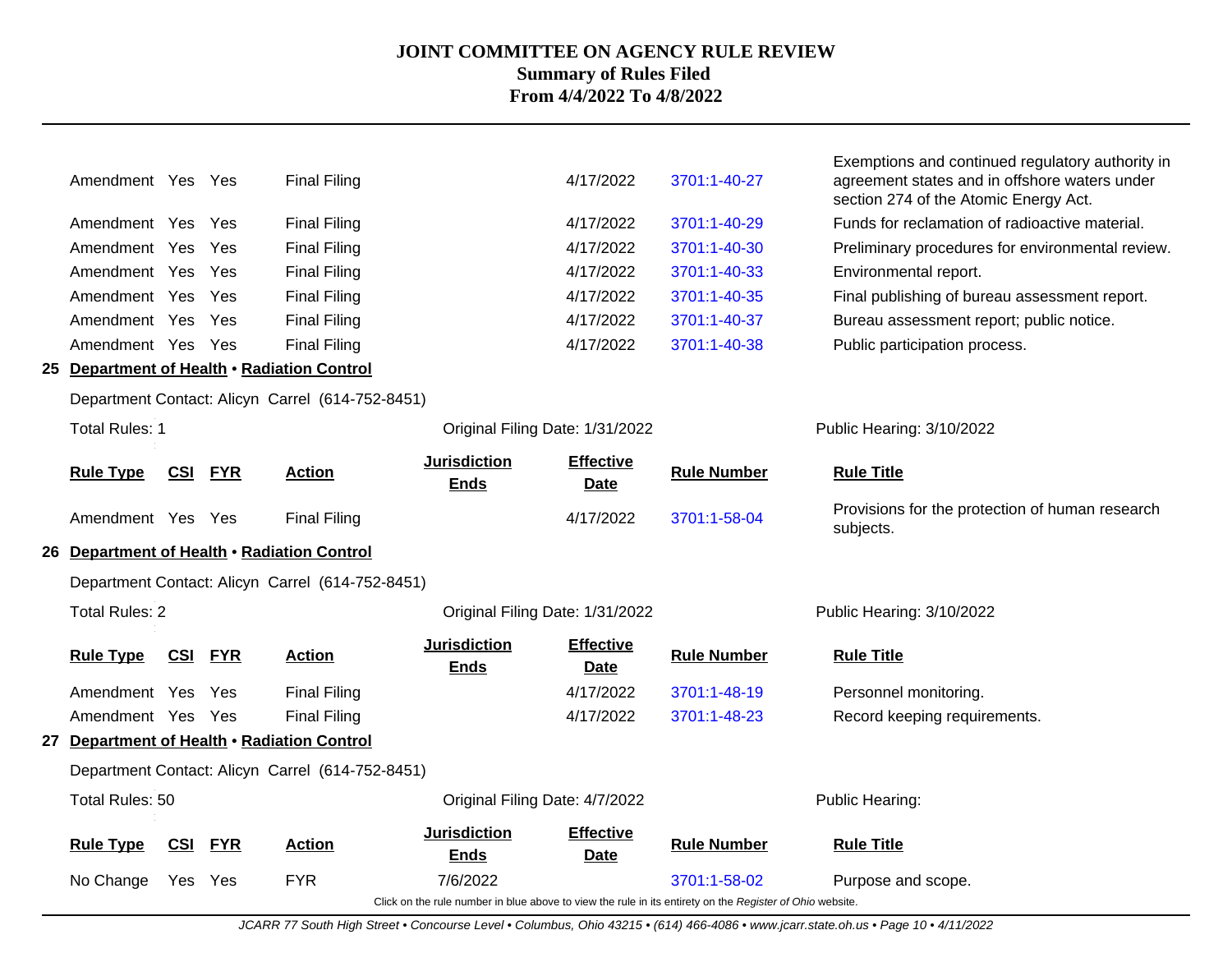| No Change | Yes | Yes     | <b>FYR</b> | 7/6/2022 | 3701:1-58-03 | Maintenance of records.                                                                                                               |
|-----------|-----|---------|------------|----------|--------------|---------------------------------------------------------------------------------------------------------------------------------------|
| No Change |     | Yes Yes | <b>FYR</b> | 7/6/2022 | 3701:1-58-05 | United States food and drug administration, other<br>federal, and state requirements.                                                 |
| No Change |     | Yes Yes | <b>FYR</b> | 7/6/2022 | 3701:1-58-06 | License required.                                                                                                                     |
| No Change | Yes | Yes     | <b>FYR</b> | 7/6/2022 | 3701:1-58-11 | License issuance.                                                                                                                     |
| No Change |     | Yes Yes | <b>FYR</b> | 7/6/2022 | 3701:1-58-13 | Radiation protection program changes.                                                                                                 |
| No Change | Yes | Yes     | <b>FYR</b> | 7/6/2022 | 3701:1-58-14 | Supervision.                                                                                                                          |
| No Change |     | Yes Yes | <b>FYR</b> | 7/6/2022 | 3701:1-58-23 | Possession, use, and calibration of instruments<br>used to measure the activity of unsealed<br>radioactive material.                  |
| No Change | Yes | Yes     | <b>FYR</b> | 7/6/2022 | 3701:1-58-24 | Calibration of survey instruments.                                                                                                    |
| No Change |     | Yes Yes | <b>FYR</b> | 7/6/2022 | 3701:1-58-25 | Determination of dosages of unsealed radioactive<br>material for medical use.                                                         |
| No Change | Yes | Yes     | <b>FYR</b> | 7/6/2022 | 3701:1-58-27 | Requirements for possession of sealed sources<br>and brachytherapy sources.                                                           |
| No Change | Yes | Yes     | <b>FYR</b> | 7/6/2022 | 3701:1-58-28 | Labeling of vials and syringes.                                                                                                       |
| No Change | Yes | Yes     | <b>FYR</b> | 7/6/2022 | 3701:1-58-29 | Surveys of ambient radiation exposure rate.                                                                                           |
| No Change |     | Yes Yes | <b>FYR</b> | 7/6/2022 | 3701:1-58-31 | Provision of mobile medical service.                                                                                                  |
| No Change | Yes | Yes     | <b>FYR</b> | 7/6/2022 | 3701:1-58-32 | Use of unsealed radioactive material for uptake,<br>dilution, and excretion studies for which a written<br>directive is not required. |
| No Change | Yes | Yes     | <b>FYR</b> | 7/6/2022 | 3701:1-58-34 | Use of unsealed radioactive material for imaging<br>and localization studies for which a written directive<br>is not required.        |
| No Change | Yes | Yes     | <b>FYR</b> | 7/6/2022 | 3701:1-58-38 | Safety instruction for unsealed radioactive material.                                                                                 |
| No Change |     | Yes Yes | <b>FYR</b> | 7/6/2022 | 3701:1-58-39 | Safety precautions for unsealed radioactive<br>material.                                                                              |
| No Change | Yes | Yes     | <b>FYR</b> | 7/6/2022 | 3701:1-58-44 | Surveys after source implant and removal.                                                                                             |
| No Change |     | Yes Yes | <b>FYR</b> | 7/6/2022 | 3701:1-58-45 | Brachytherapy sources accountability.                                                                                                 |
| No Change |     | Yes Yes | <b>FYR</b> | 7/6/2022 | 3701:1-58-46 | Safety instruction for manual brachytherapy.                                                                                          |
| No Change | Yes | Yes     | <b>FYR</b> | 7/6/2022 | 3701:1-58-47 | Safety precautions for manual brachytherapy.                                                                                          |
| No Change | Yes | Yes     | <b>FYR</b> | 7/6/2022 | 3701:1-58-48 | Calibration measurements of brachytherapy<br>sources.                                                                                 |
|           |     |         |            |          |              |                                                                                                                                       |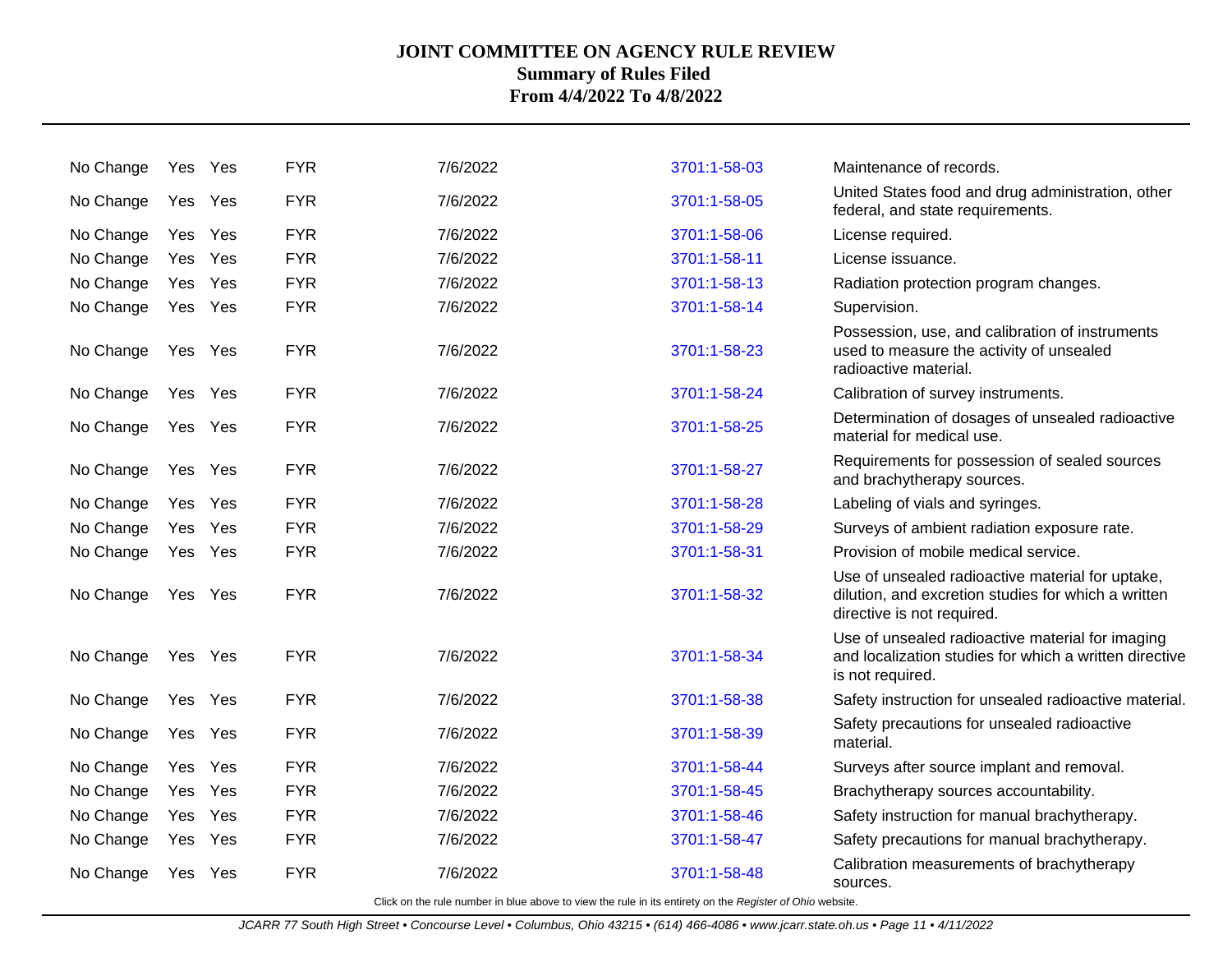| No Change | Yes Yes |         | <b>FYR</b> | 7/6/2022 | 3701:1-58-50 | Therapy-related computer systems for manual<br>brachytherapy.                                                                                      |
|-----------|---------|---------|------------|----------|--------------|----------------------------------------------------------------------------------------------------------------------------------------------------|
| No Change |         | Yes Yes | <b>FYR</b> | 7/6/2022 | 3701:1-58-56 | Surveys of patients and human research subjects<br>treated with a remote afterloader unit.                                                         |
| No Change |         | Yes Yes | <b>FYR</b> | 7/6/2022 | 3701:1-58-57 | Installation, maintenance, adjustment, and repair<br>of remote afterloader units, teletherapy units, and<br>gamma stereotactic radiosurgery units. |
| No Change |         | Yes Yes | <b>FYR</b> | 7/6/2022 | 3701:1-58-59 | Safety precautions for remote afterloader units,<br>teletherapy units, and gamma stereotactic<br>radiosurgery units.                               |
| No Change |         | Yes Yes | <b>FYR</b> | 7/6/2022 | 3701:1-58-60 | Dosimetry equipment.                                                                                                                               |
| No Change |         | Yes Yes | <b>FYR</b> | 7/6/2022 | 3701:1-58-61 | Full calibration measurements on teletherapy units.                                                                                                |
| No Change |         | Yes Yes | <b>FYR</b> | 7/6/2022 | 3701:1-58-62 | Full calibration measurements on remote<br>afterloader units.                                                                                      |
| No Change |         | Yes Yes | <b>FYR</b> | 7/6/2022 | 3701:1-58-63 | Full calibration measurements on gamma<br>stereotactic radiosurgery units.                                                                         |
| No Change |         | Yes Yes | <b>FYR</b> | 7/6/2022 | 3701:1-58-64 | Periodic spot-checks for teletherapy units.                                                                                                        |
| No Change |         | Yes Yes | <b>FYR</b> | 7/6/2022 | 3701:1-58-65 | Periodic spot-checks for remote afterloader units.                                                                                                 |
| No Change |         | Yes Yes | <b>FYR</b> | 7/6/2022 | 3701:1-58-66 | Periodic spot-checks for gamma stereotactic<br>radiosurgery units.                                                                                 |
| No Change |         | Yes Yes | <b>FYR</b> | 7/6/2022 | 3701:1-58-67 | Additional technical requirements for mobile remote<br>afterloader units.                                                                          |
| No Change | Yes Yes |         | <b>FYR</b> | 7/6/2022 | 3701:1-58-68 | Radiation surveys for remote afterloader units,<br>teletherapy units, and gamma stereotactic<br>radiosurgery units.                                |
| No Change |         | Yes Yes | <b>FYR</b> | 7/6/2022 | 3701:1-58-70 | Therapy-related computer systems for remote<br>afterloader units, teletherapy units, and gamma<br>stereotactic radiosurgery units.                 |
| No Change |         | Yes Yes | <b>FYR</b> | 7/6/2022 | 3701:1-58-72 | Other medical uses of radioactive material or<br>radiation from radioactive material.                                                              |
| No Change |         | Yes Yes | <b>FYR</b> | 7/6/2022 | 3701:1-58-74 | Records of radiation protection program changes.                                                                                                   |
| No Change |         | Yes Yes | <b>FYR</b> | 7/6/2022 | 3701:1-58-75 | Records of written directives.                                                                                                                     |
| No Change |         | Yes Yes | <b>FYR</b> | 7/6/2022 | 3701:1-58-76 | Records for procedures for administrations<br>requiring a written directive.                                                                       |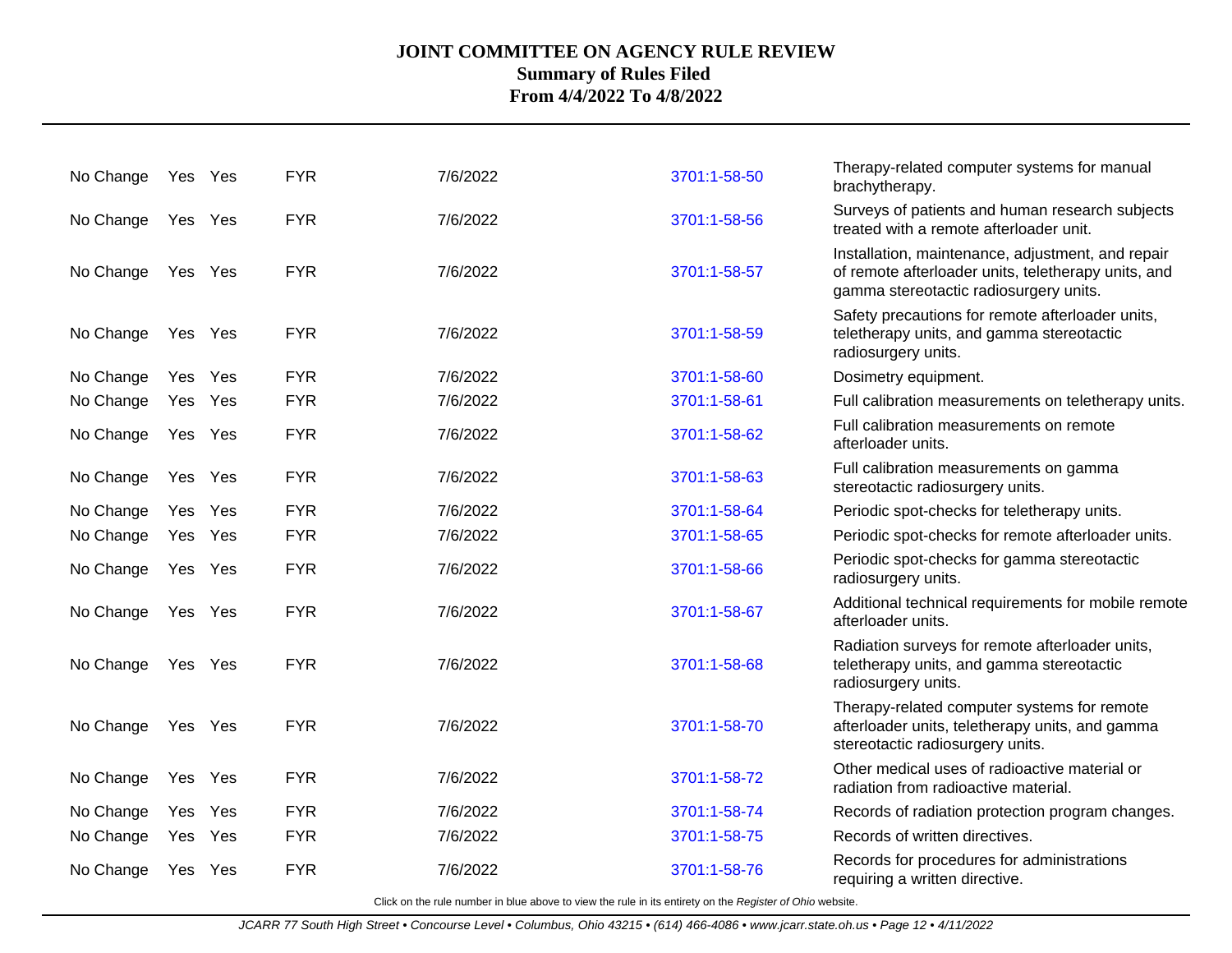| No Change | Yes | <b>Yes</b> | <b>FYR</b> | 7/6/2022 | 3701:1-58-77 | Records of calibrations of instruments used to<br>measure the activity of unsealed radioactive<br>material.                       |
|-----------|-----|------------|------------|----------|--------------|-----------------------------------------------------------------------------------------------------------------------------------|
| No Change | Yes | Yes        | <b>FYR</b> | 7/6/2022 | 3701:1-58-78 | Records of radiation survey instrument calibrations.                                                                              |
| No Change | Yes | Yes        | <b>FYR</b> | 7/6/2022 | 3701:1-58-79 | Records of dosages of unsealed radioactive<br>material for medical use.                                                           |
| No Change | Yes | Yes        | <b>FYR</b> | 7/6/2022 | 3701:1-58-80 | Records of leaks tests and inventory of sealed<br>sources and brachytherapy sources.                                              |
| No Change | Yes | Yes        | <b>FYR</b> | 7/6/2022 | 3701:1-58-81 | Records of surveys for ambient radiation exposure<br>rate.                                                                        |
| No Change | Yes | Yes        | <b>FYR</b> | 7/6/2022 | 3701:1-58-82 | Records of the release of individuals containing<br>unsealed radioactive material or implants<br>containing radioactive material. |
| No Change | Yes | Yes        | <b>FYR</b> | 7/6/2022 | 3701:1-58-83 | Records of mobile medical services.                                                                                               |
| No Change | Yes | Yes        | <b>FYR</b> | 7/6/2022 | 3701:1-58-84 | Records of decay-in-storage.                                                                                                      |
| No Change | Yes | Yes        | <b>FYR</b> | 7/6/2022 | 3701:1-58-85 | Records of molybdenum-99, strontium-82, and<br>strontium-85 concentrations.                                                       |

### **28 Department of Health** • **Radiation Control**

Department Contact: Alicyn Carrel (614-752-8451)

Total Rules: 15

Original Filing Date: 4/7/2022 Public Hearing:

| <b>Rule Type</b> | <u>CSI</u> | <u>FYR</u> | <b>Action</b> | <b>Jurisdiction</b><br><b>Ends</b> | <b>Effective</b><br><b>Date</b> | <b>Rule Number</b> | <b>Rule Title</b>                                                                                                                                             |
|------------------|------------|------------|---------------|------------------------------------|---------------------------------|--------------------|---------------------------------------------------------------------------------------------------------------------------------------------------------------|
| No Change        | Yes        | Yes        | <b>FYR</b>    | 7/6/2022                           |                                 | 3701:1-58-87       | Records of surveys after source implant and<br>removal.                                                                                                       |
| No Change        | Yes        | Yes        | <b>FYR</b>    | 7/6/2022                           |                                 | 3701:1-58-88       | Records of brachytherapy source accountability.                                                                                                               |
| No Change        | Yes        | Yes        | <b>FYR</b>    | 7/6/2022                           |                                 | 3701:1-58-89       | Records of calibration measurements of<br>brachytherapy sources.                                                                                              |
| No Change        |            | Yes Yes    | <b>FYR</b>    | 7/6/2022                           |                                 | 3701:1-58-90       | Records of decay of strontium-90 sources for<br>ophthalmic treatments.                                                                                        |
| No Change        | Yes        | Yes        | <b>FYR</b>    | 7/6/2022                           |                                 | 3701:1-58-91       | Records of installation, maintenance, adjustment,<br>and repair of remote afterloader units, teletherapy<br>units, and gamma stereotactic radiosurgery units. |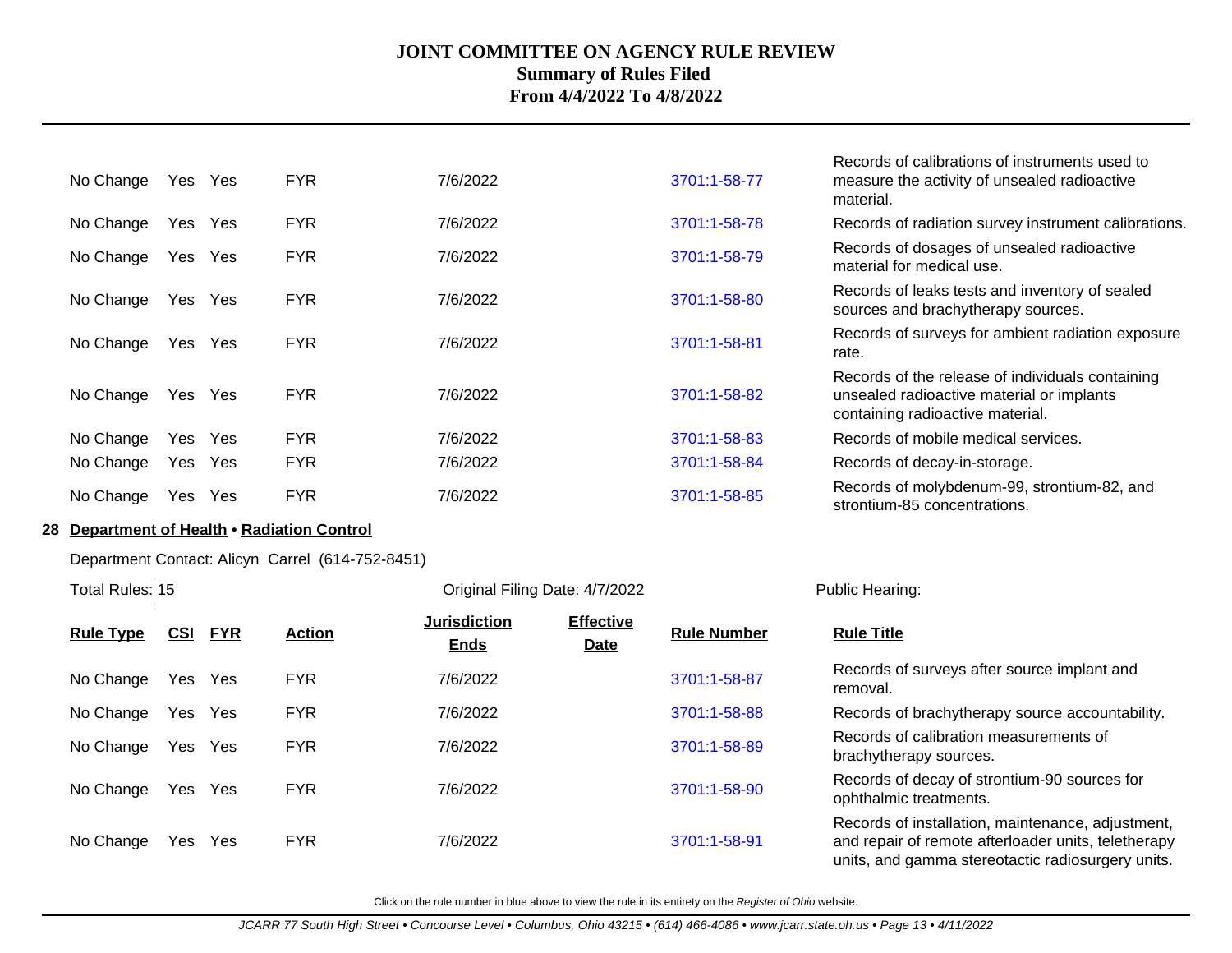| No Change | Yes  | Yes        | <b>FYR</b> | 7/6/2022 | 3701:1-58-92  | Records of safety procedures for remote<br>afterloaders, teletherapy units, or gamma<br>stereotactic radiosurgery units.               |
|-----------|------|------------|------------|----------|---------------|----------------------------------------------------------------------------------------------------------------------------------------|
| No Change | Yes  | Yes        | <b>FYR</b> | 7/6/2022 | 3701:1-58-93  | Records of dosimetry equipment used with remote<br>afterloader units, teletherapy units, and gamma<br>stereotactic radiosurgery units. |
| No Change | Yes  | Yes        | <b>FYR</b> | 7/6/2022 | 3701:1-58-94  | Records of full calibrations for teletherapy units,<br>remote afterloader units, and gamma stereotactic<br>radiosurgery units.         |
| No Change | Yes  | Yes        | <b>FYR</b> | 7/6/2022 | 3701:1-58-95  | Records of periodic spot-checks for teletherapy<br>units.                                                                              |
| No Change | Yes  | Yes        | <b>FYR</b> | 7/6/2022 | 3701:1-58-96  | Records of periodic spot-checks for remote<br>afterloader units.                                                                       |
| No Change | Yes  | Yes        | <b>FYR</b> | 7/6/2022 | 3701:1-58-97  | Records of periodic spot-checks for gamma<br>stereotactic radiosurgery units.                                                          |
| No Change | Yes  | Yes        | <b>FYR</b> | 7/6/2022 | 3701:1-58-98  | Records of additional technical requirements for<br>mobile remote afterloader units.                                                   |
| No Change | Yes  | Yes        | <b>FYR</b> | 7/6/2022 | 3701:1-58-99  | Records of surveys of therapeutic treatment units.                                                                                     |
| No Change | Yes  | <b>Yes</b> | <b>FYR</b> | 7/6/2022 | 3701:1-58-102 | Report and notification of a dose to an embryo/<br>fetus or a nursing child.                                                           |
| No Change | Yes. | <b>Yes</b> | <b>FYR</b> | 7/6/2022 | 3701:1-58-103 | Report of a leaking source.                                                                                                            |

### **29 Department of Health** • **Radiation Control**

Department Contact: Alicyn Carrel (614-752-8451)

| Total Rules: 22  |            |            |               | Original Filing Date: 4/7/2022     |                                 |                    | Public Hearing:                                                   |  |
|------------------|------------|------------|---------------|------------------------------------|---------------------------------|--------------------|-------------------------------------------------------------------|--|
| <b>Rule Type</b> | <u>CSI</u> | <b>FYR</b> | <b>Action</b> | <b>Jurisdiction</b><br><b>Ends</b> | <b>Effective</b><br><b>Date</b> | <b>Rule Number</b> | <b>Rule Title</b>                                                 |  |
| No Change        |            | Yes Yes    | <b>FYR</b>    | 7/6/2022                           |                                 | 3701:1-48-01       | Definitions.                                                      |  |
| No Change        |            | Yes Yes    | <b>FYR</b>    | 7/6/2022                           |                                 | 3701:1-48-02       | Purpose and scope.                                                |  |
| No Change        |            | Yes Yes    | <b>FYR</b>    | 7/6/2022                           |                                 | 3701:1-48-03       | Application for a specific license.                               |  |
| No Change        |            | Yes Yes    | <b>FYR</b>    | 7/6/2022                           |                                 | 3701:1-48-04       | Specific license for industrial radiography.                      |  |
| No Change        |            | Yes Yes    | <b>FYR</b>    | 7/6/2022                           |                                 | 3701:1-48-05       | Performance requirements for industrial<br>radiography equipment. |  |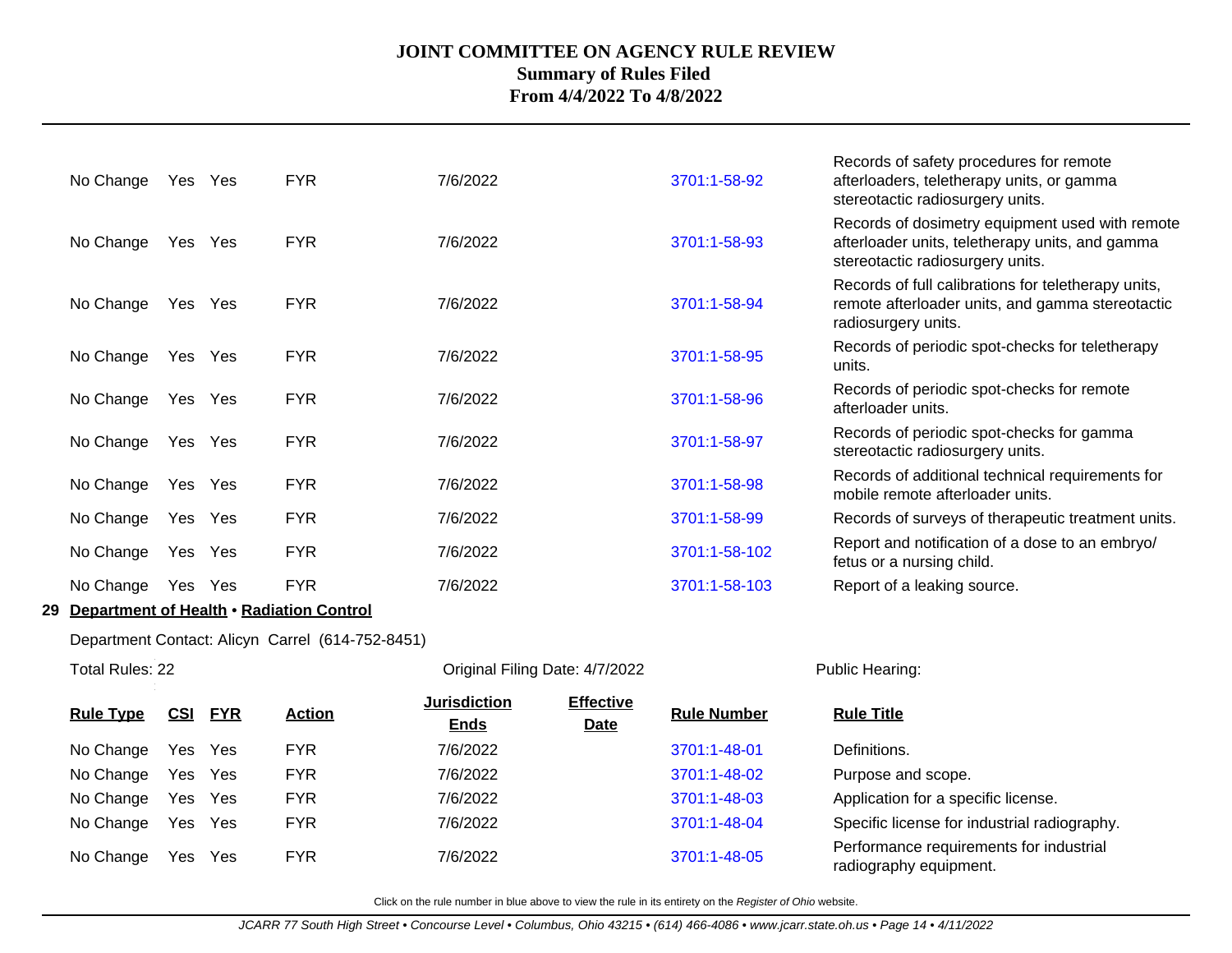| No Change             |     | Yes Yes    | <b>FYR</b>                                                                                 | 7/6/2022                           |                                 | 3701:1-48-06       | Limits on external radiation levels from storage<br>containers and source changers.                                                                                    |
|-----------------------|-----|------------|--------------------------------------------------------------------------------------------|------------------------------------|---------------------------------|--------------------|------------------------------------------------------------------------------------------------------------------------------------------------------------------------|
| No Change             |     | Yes Yes    | <b>FYR</b>                                                                                 | 7/6/2022                           |                                 | 3701:1-48-07       | Locking of radiographic exposure devices, storage<br>containers and source containers.                                                                                 |
| No Change             | Yes | Yes        | <b>FYR</b>                                                                                 | 7/6/2022                           |                                 | 3701:1-48-08       | Radiation survey instruments.                                                                                                                                          |
| No Change             | Yes | Yes        | <b>FYR</b>                                                                                 | 7/6/2022                           |                                 | 3701:1-48-09       | Leak testing and replacement of sealed sources.                                                                                                                        |
| No Change             | Yes | Yes        | <b>FYR</b>                                                                                 | 7/6/2022                           |                                 | 3701:1-48-10       | Quarterly inventory.                                                                                                                                                   |
| No Change             |     | Yes Yes    | <b>FYR</b>                                                                                 | 7/6/2022                           |                                 | 3701:1-48-11       | Inspection and maintenance of radiographic<br>exposure devices, transport and storage<br>containers, associated equipment, source<br>changers, and survey instruments. |
| No Change             | Yes | Yes        | <b>FYR</b>                                                                                 | 7/6/2022                           |                                 | 3701:1-48-12       | Permanent radiographic installations.                                                                                                                                  |
| No Change             | Yes | Yes        | <b>FYR</b>                                                                                 | 7/6/2022                           |                                 | 3701:1-48-13       | Labeling, storage, and transportation.                                                                                                                                 |
| No Change             |     | Yes Yes    | <b>FYR</b>                                                                                 | 7/6/2022                           |                                 | 3701:1-48-14       | Conducting industrial radiographic operations.                                                                                                                         |
| No Change             | Yes | Yes        | <b>FYR</b>                                                                                 | 7/6/2022                           |                                 | 3701:1-48-15       | Radiation safety officer for industrial radiography.                                                                                                                   |
| No Change             |     | Yes Yes    | <b>FYR</b>                                                                                 | 7/6/2022                           |                                 | 3701:1-48-16       | Training.                                                                                                                                                              |
| No Change             |     | Yes Yes    | <b>FYR</b>                                                                                 | 7/6/2022                           |                                 | 3701:1-48-17       | Operating and emergency procedures.                                                                                                                                    |
| No Change             |     | Yes Yes    | <b>FYR</b>                                                                                 | 7/6/2022                           |                                 | 3701:1-48-18       | Supervision of radiographer's assistants.                                                                                                                              |
| No Change             | Yes | Yes        | <b>FYR</b>                                                                                 | 7/6/2022                           |                                 | 3701:1-48-20       | Radiation surveys.                                                                                                                                                     |
| No Change             |     | Yes Yes    | <b>FYR</b>                                                                                 | 7/6/2022                           |                                 | 3701:1-48-21       | Surveillance.                                                                                                                                                          |
| No Change             |     | Yes Yes    | <b>FYR</b>                                                                                 | 7/6/2022                           |                                 | 3701:1-48-22       | Posting.                                                                                                                                                               |
| No Change             |     | Yes Yes    | <b>FYR</b>                                                                                 | 7/6/2022                           |                                 | 3701:1-48-24       | Notifications.                                                                                                                                                         |
|                       |     |            | 30 Department of Rehabilitation and Correction . Division of Parole and Community Services |                                    |                                 |                    |                                                                                                                                                                        |
|                       |     |            | Department Contact: Ashley E. Parriman ((614) 752-1769)                                    |                                    |                                 |                    |                                                                                                                                                                        |
| <b>Total Rules: 4</b> |     |            |                                                                                            | Original Filing Date: 4/7/2022     |                                 |                    | Public Hearing:                                                                                                                                                        |
| <b>Rule Type</b>      | CSI | <b>FYR</b> | <b>Action</b>                                                                              | <b>Jurisdiction</b><br><b>Ends</b> | <b>Effective</b><br><b>Date</b> | <b>Rule Number</b> | <b>Rule Title</b>                                                                                                                                                      |
| No Change             | No  | Yes        | <b>FYR</b>                                                                                 | 7/6/2022                           |                                 | 5120:1-5-02        | Establishment of joint county or local corrections<br>planning boards and adoption of a comprehensive<br>plan.                                                         |
| No Change             | No. | Yes        | <b>FYR</b>                                                                                 | 7/6/2022                           |                                 | 5120:1-5-04        | Program participation requirements.                                                                                                                                    |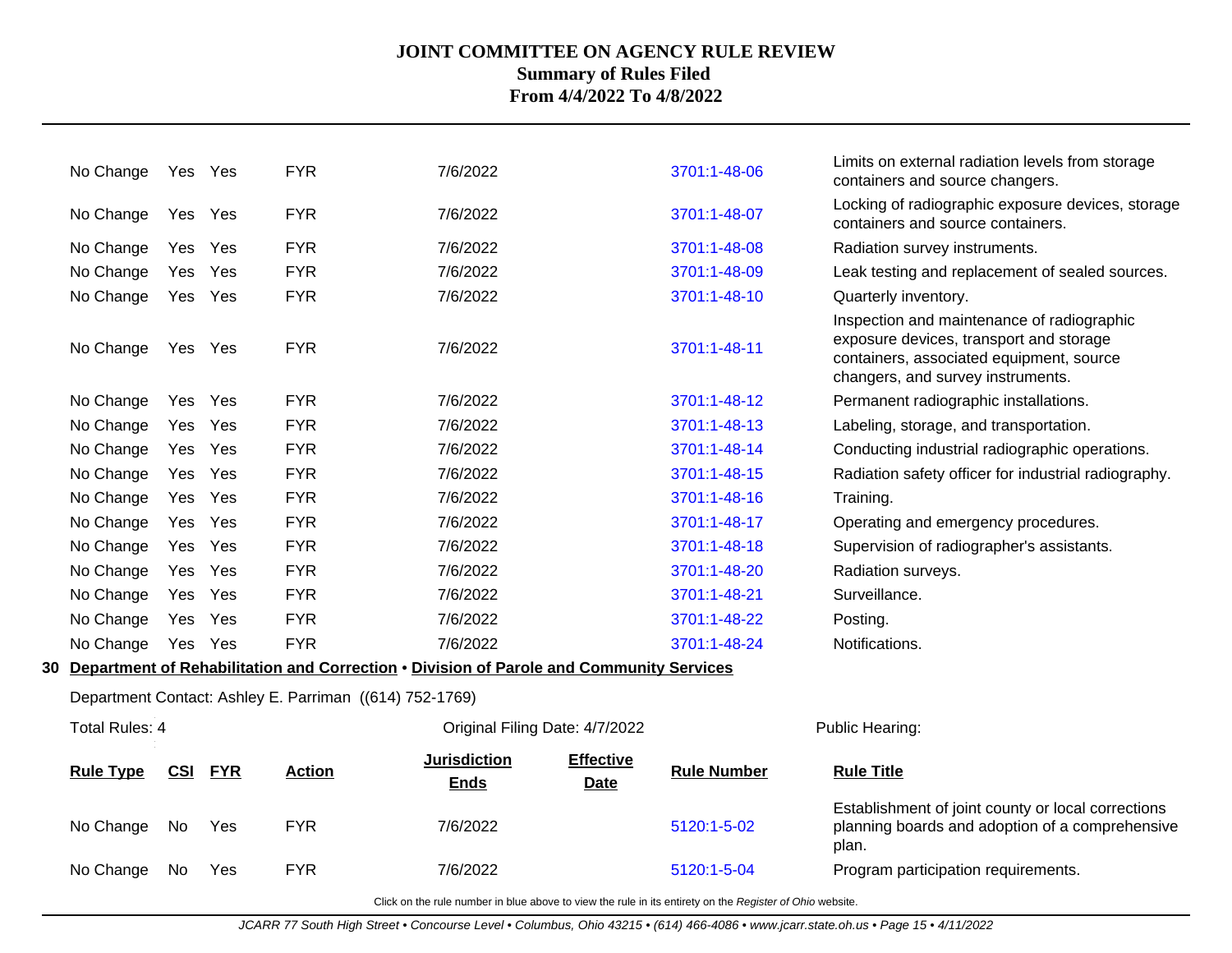|    | No Change                                 | No.    | Yes            | <b>FYR</b>                                              | 7/6/2022                           |                                 | 5120:1-5-08        | Standards for general program operations.                                                                                                           |
|----|-------------------------------------------|--------|----------------|---------------------------------------------------------|------------------------------------|---------------------------------|--------------------|-----------------------------------------------------------------------------------------------------------------------------------------------------|
|    | No Change                                 | No     | Yes            | <b>FYR</b>                                              | 7/6/2022                           |                                 | 5120:1-5-10        | Probation improvement and incentive grant.                                                                                                          |
| 31 |                                           |        |                | Industrial Commission/Bureau of Workers' Compensation . |                                    |                                 |                    |                                                                                                                                                     |
|    |                                           |        |                | Department Contact: Aniko Nagy (614-466-6901)           |                                    |                                 |                    |                                                                                                                                                     |
|    | <b>Total Rules: 2</b>                     |        |                |                                                         | Original Filing Date: 4/7/2022     |                                 |                    | Public Hearing: 5/17/2022                                                                                                                           |
|    |                                           |        |                |                                                         |                                    |                                 |                    |                                                                                                                                                     |
|    | <b>Rule Type</b>                          | CSI    | <b>FYR</b>     | <b>Action</b>                                           | <b>Jurisdiction</b><br><b>Ends</b> | <b>Effective</b><br><b>Date</b> | <b>Rule Number</b> | <b>Rule Title</b>                                                                                                                                   |
|    | Amendment Yes                             |        | Yes            | <b>Original Filing</b>                                  | 6/11/2022                          |                                 | 4125-1-01          | Wage loss compensation.                                                                                                                             |
|    |                                           |        |                |                                                         |                                    |                                 |                    | Electronic submission and acceptance of                                                                                                             |
|    | Amendment No                              |        | Yes            | <b>Original Filing</b>                                  | 6/11/2022                          |                                 | 4125-1-02          | documents.                                                                                                                                          |
|    | 32 Ohio Environmental Protection Agency . |        |                |                                                         |                                    |                                 |                    |                                                                                                                                                     |
|    |                                           |        |                | Department Contact: Michelle Mountjoy (614-728-5372)    |                                    |                                 |                    |                                                                                                                                                     |
|    | <b>Total Rules: 28</b>                    |        |                |                                                         |                                    | Original Filing Date: 1/31/2022 |                    | Public Hearing: 3/8/2022                                                                                                                            |
|    |                                           |        |                |                                                         | <b>Jurisdiction</b>                | <b>Effective</b>                |                    |                                                                                                                                                     |
|    | <b>Rule Type</b>                          |        | <b>CSI FYR</b> | <b>Action</b>                                           | <b>Ends</b>                        | <b>Date</b>                     | <b>Rule Number</b> | <b>Rule Title</b>                                                                                                                                   |
|    | Amendment Yes                             |        | No.            | <b>Final Filing</b>                                     |                                    | 4/18/2022                       | 3745-400-01        | Definitions.                                                                                                                                        |
|    | New Rule                                  | Yes    | <b>No</b>      | <b>Final Filing</b>                                     |                                    | 4/18/2022                       | 3745-400-02        | General obligations.                                                                                                                                |
|    | Rescission                                | Yes    | Yes            | <b>Final Filing</b>                                     |                                    | 4/18/2022                       | 3745-400-03        | Facility exclusions.                                                                                                                                |
|    | New Rule                                  | Yes No |                | <b>Final Filing</b>                                     |                                    | 4/18/2022                       | 3745-400-03        | Facility and processing facility exclusions.                                                                                                        |
|    | Amendment Yes No                          |        |                | <b>Final Filing</b>                                     |                                    | 4/18/2022                       | 3745-400-13        | Financial assurance for construction and demolition<br>debris facility and construction and demolition<br>debris processing facility final closure. |
|    | Amendment Yes                             |        | No.            | <b>Final Filing</b>                                     |                                    | 4/18/2022                       | 3745-400-14        | Wording of the financial assurance instruments.                                                                                                     |
|    | Amendment Yes                             |        | No.            | <b>Final Filing</b>                                     |                                    | 4/18/2022                       | 3745-400-26        | Operator certification.                                                                                                                             |
|    | New Rule                                  | Yes    | No             | <b>Final Filing</b>                                     |                                    | 4/18/2022                       | 3745-400-50        | Processing facility permit to install.                                                                                                              |
|    | New Rule                                  | Yes    | No.            | <b>Final Filing</b>                                     |                                    | 4/18/2022                       | 3745-400-52        | Processing facility design requirements.                                                                                                            |
|    | New Rule                                  | Yes    | No             | <b>Final Filing</b>                                     |                                    | 4/18/2022                       | 3745-400-54        | Criteria and procedures for processing facility<br>permits to install.                                                                              |
|    | New Rule                                  | Yes    | No             | <b>Final Filing</b>                                     |                                    | 4/18/2022                       | 3745-400-56        | Financial assurance for final closure of processing<br>facilities.                                                                                  |
|    |                                           |        |                |                                                         |                                    |                                 |                    |                                                                                                                                                     |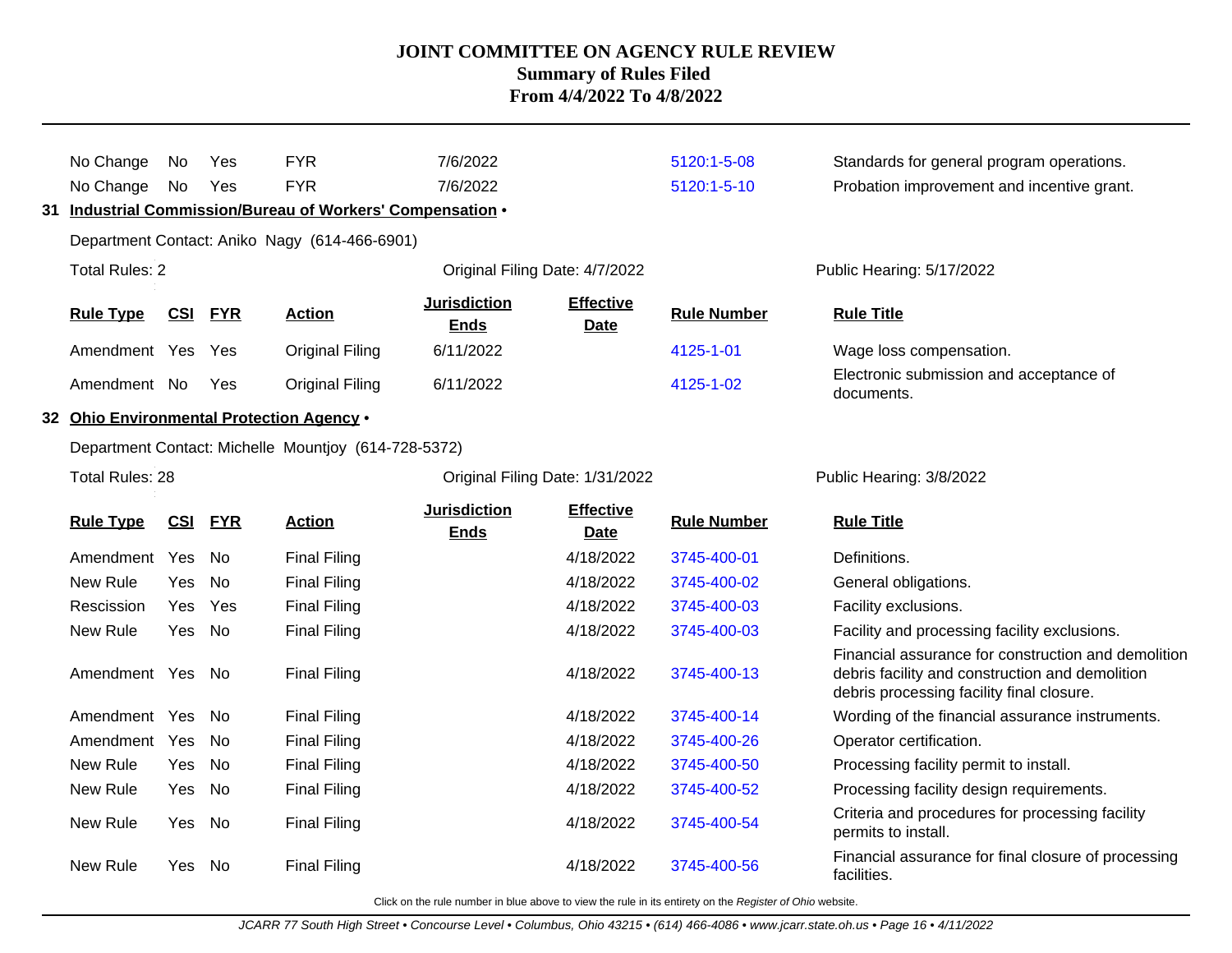|    | New Rule                          | Yes | No         | <b>Final Filing</b>                                       |                                    | 4/18/2022                       | 3745-400-57        | Three year transition for final closure financial<br>assurance for construction and demolition debris<br>processing facilities. |
|----|-----------------------------------|-----|------------|-----------------------------------------------------------|------------------------------------|---------------------------------|--------------------|---------------------------------------------------------------------------------------------------------------------------------|
|    | New Rule                          | Yes | No         | <b>Final Filing</b>                                       |                                    | 4/18/2022                       | 3745-400-58        | Processing facility operations.                                                                                                 |
|    | New Rule                          | Yes | <b>No</b>  | <b>Final Filing</b>                                       |                                    | 4/18/2022                       | 3745-400-60        | Final closure of a processing facility.                                                                                         |
|    | Amendment Yes                     |     | No         | <b>Final Filing</b>                                       |                                    | 4/18/2022                       | 3745-500-01        | General administration - applicability.                                                                                         |
|    | Amendment Yes                     |     | <b>No</b>  | <b>Final Filing</b>                                       |                                    | 4/18/2022                       | 3745-500-02        | General administration- definitions.                                                                                            |
|    | Amendment No                      |     | No         | <b>Final Filing</b>                                       |                                    | 4/18/2022                       | 3745-500-03        | Incorporation by reference.                                                                                                     |
|    | Amendment Yes                     |     | No         | <b>Final Filing</b>                                       |                                    | 4/18/2022                       | 3745-500-120       | Procedures for issuing, denying, modifying,<br>transferring, and revoking licenses and permits to<br>install.                   |
|    | Amendment Yes No                  |     |            | <b>Final Filing</b>                                       |                                    | 4/18/2022                       | 3745-500-150       | Alteration to a permit to install.                                                                                              |
|    | Amendment Yes                     |     | No         | <b>Final Filing</b>                                       |                                    | 4/18/2022                       | 3745-500-220       | Exemptions from the requirements of Chapters<br>3714. and 3734. of the Revised Code.                                            |
|    | Amendment Yes                     |     | No         | <b>Final Filing</b>                                       |                                    | 4/18/2022                       | 3745-500-360       | Administrative change to a permit to install.                                                                                   |
|    | Amendment Yes                     |     | No         | <b>Final Filing</b>                                       |                                    | 4/18/2022                       | 3745-501-02        | Licensing - definitions.                                                                                                        |
|    | Amendment Yes                     |     | <b>No</b>  | <b>Final Filing</b>                                       |                                    | 4/18/2022                       | 3745-501-05        | Licensing requirements.                                                                                                         |
|    | Amendment Yes                     |     | No         | <b>Final Filing</b>                                       |                                    | 4/18/2022                       | 3745-501-10        | License applications and application procedures.                                                                                |
|    | Amendment Yes                     |     | No         | <b>Final Filing</b>                                       |                                    | 4/18/2022                       | 3745-501-15        | Criteria for issuing or denying facility licenses.                                                                              |
|    | Amendment Yes                     |     | No.        | <b>Final Filing</b>                                       |                                    | 4/18/2022                       | 3745-501-20        | Procedures for the licensing authority for reviewing<br>and considering license applications.                                   |
|    | Amendment Yes                     |     | No         | <b>Final Filing</b>                                       |                                    | 4/18/2022                       | 3745-501-25        | Remittance of fees after license issuance.                                                                                      |
|    | Amendment Yes                     |     | No         | <b>Final Filing</b>                                       |                                    | 4/18/2022                       | 3745-501-35        | Transfer of licenses.                                                                                                           |
| 33 | Ohio Vision Professionals Board . |     |            |                                                           |                                    |                                 |                    |                                                                                                                                 |
|    |                                   |     |            | Department Contact: Adelaida Lopez-Wellman (614-466-9709) |                                    |                                 |                    |                                                                                                                                 |
|    | Total Rules: 3                    |     |            |                                                           |                                    | Original Filing Date: 4/7/2022  |                    | Public Hearing: 5/10/2022                                                                                                       |
|    | <b>Rule Type</b>                  | CSI | <b>FYR</b> | <b>Action</b>                                             | <b>Jurisdiction</b><br><b>Ends</b> | <b>Effective</b><br><b>Date</b> | <b>Rule Number</b> | <b>Rule Title</b>                                                                                                               |
|    | Amendment No                      |     | Yes        | <b>Original Filing</b>                                    | 6/11/2022                          |                                 | 4725-9-02          | Approved optometrist education programs, optician<br>and ocularist education program definitions,                               |

Click on the rule number in blue above to view the rule in its entirety on the Register of Ohio website.

approval of a college level program of opticianry.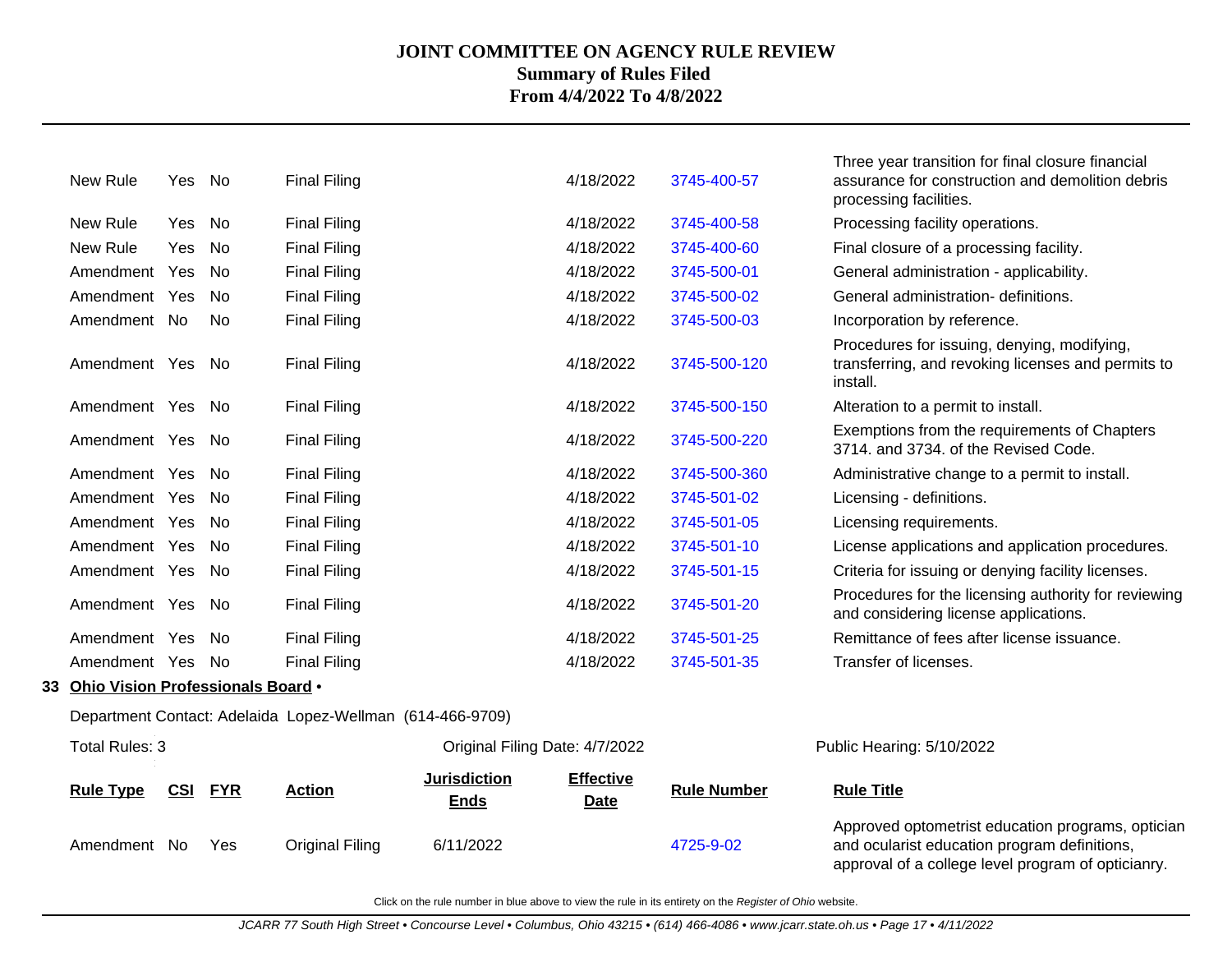| Amendment No     |            | Yes        | <b>Original Filing</b>                             | 6/11/2022                          |                          | 4725-9-03          | Board approval of continuing education.                                                 |  |  |
|------------------|------------|------------|----------------------------------------------------|------------------------------------|--------------------------|--------------------|-----------------------------------------------------------------------------------------|--|--|
| Amendment No     |            | Yes        | <b>Original Filing</b>                             | 6/11/2022                          |                          | 4725-9-05          | Certificate of attendance; application for approval of<br>continuing education courses. |  |  |
|                  |            |            | 34 Public Utilities Commission of Ohio . Utilities |                                    |                          |                    |                                                                                         |  |  |
|                  |            |            | Department Contact: Angela Hawkins (614-466-0122)  |                                    |                          |                    |                                                                                         |  |  |
| Total Rules: 20  |            |            |                                                    | Original Filing Date: 4/7/2022     |                          |                    | Public Hearing:                                                                         |  |  |
| <b>Rule Type</b> | <u>CSI</u> | <b>FYR</b> | <b>Action</b>                                      | <b>Jurisdiction</b><br><b>Ends</b> | <b>Effective</b><br>Date | <b>Rule Number</b> | <b>Rule Title</b>                                                                       |  |  |
| No Change        | Yes        | Yes        | <b>FYR</b>                                         | 7/6/2022                           |                          | 4901:1-2-01        | Definitions.                                                                            |  |  |
| No Change        | Yes        | Yes        | <b>FYR</b>                                         | 7/6/2022                           |                          | 4901:1-2-02        | Purpose and scope.                                                                      |  |  |
| No Change        | Yes Yes    |            | <b>FYR</b>                                         | 7/6/2022                           |                          | 4901:1-2-03        | Duties of the committee.                                                                |  |  |
| No Change        | Yes Yes    |            | <b>FYR</b>                                         | 7/6/2022                           |                          | 4901:1-2-04        | Selection and duties of chairperson, vice<br>chairperson, secretary, and coordinator.   |  |  |
| No Change        | Yes        | Yes        | <b>FYR</b>                                         | 7/6/2022                           |                          | 4901:1-2-05        | Meetings of the committee.                                                              |  |  |
| No Change        | Yes        | Yes        | <b>FYR</b>                                         | 7/6/2022                           |                          | 4901:1-2-06        | Voting procedures.                                                                      |  |  |
| No Change        | Yes Yes    |            | <b>FYR</b>                                         | 7/6/2022                           |                          | 4901:1-2-07        | Types of meetings.                                                                      |  |  |
| No Change        | Yes        | Yes        | <b>FYR</b>                                         | 7/6/2022                           |                          | 4901:1-2-08        | Notice of meetings to the public.                                                       |  |  |
| No Change        | Yes Yes    |            | <b>FYR</b>                                         | 7/6/2022                           |                          | 4901:1-2-09        | Registration requirements.                                                              |  |  |
| No Change        | Yes Yes    |            | <b>FYR</b>                                         | 7/6/2022                           |                          | 4901:1-2-10        | Service during the investigation of an alleged<br>compliance failure.                   |  |  |
| No Change        | Yes Yes    |            | <b>FYR</b>                                         | 7/6/2022                           |                          | 4901:1-2-11        | Inquiry procedures.                                                                     |  |  |
| No Change        | Yes Yes    |            | <b>FYR</b>                                         | 7/6/2022                           |                          | 4901:1-2-12        | Guidelines for consistent application of fines and<br>penalties.                        |  |  |
| No Change        | Yes Yes    |            | <b>FYR</b>                                         | 7/6/2022                           |                          | 4901:1-2-13        | Notice of a completed report of inquiry.                                                |  |  |
| No Change        | Yes Yes    |            | <b>FYR</b>                                         | 7/6/2022                           |                          | 4901:1-2-14        | Default.                                                                                |  |  |
| No Change        | Yes        | Yes        | <b>FYR</b>                                         | 7/6/2022                           |                          | 4901:1-2-15        | Requests for reconsideration.                                                           |  |  |
| No Change        | Yes Yes    |            | <b>FYR</b>                                         | 7/6/2022                           |                          | 4901:1-2-16        | Rehearing.                                                                              |  |  |
| No Change        | Yes        | Yes        | <b>FYR</b>                                         | 7/6/2022                           |                          | 4901:1-2-17        | Hearings.                                                                               |  |  |
| No Change        | Yes Yes    |            | <b>FYR</b>                                         | 7/6/2022                           |                          | 4901:1-2-18        | Payment of fines.                                                                       |  |  |
| No Change        | Yes Yes    |            | <b>FYR</b>                                         | 7/6/2022                           |                          | 4901:1-2-19        | Damage prevention grant program procedures.                                             |  |  |
|                  |            |            |                                                    |                                    |                          |                    |                                                                                         |  |  |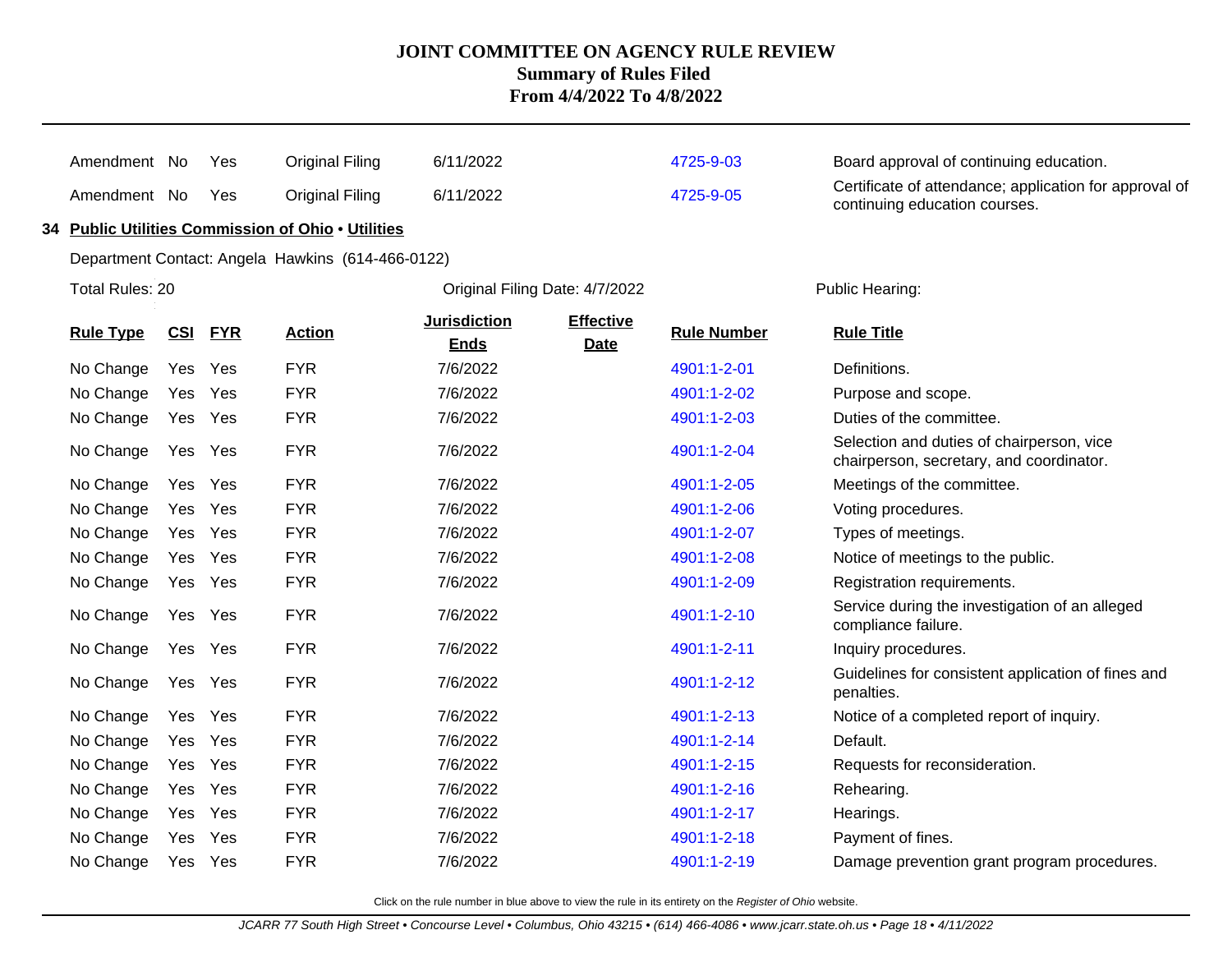| No Change Yes Yes<br>35 State Dental Board . |            |            | <b>FYR</b>                                                | 7/6/2022                           |                                 | 4901:1-2-20                                                                                                           | Annual report to the general assembly.                                                                                                                  |
|----------------------------------------------|------------|------------|-----------------------------------------------------------|------------------------------------|---------------------------------|-----------------------------------------------------------------------------------------------------------------------|---------------------------------------------------------------------------------------------------------------------------------------------------------|
| Total Rules: 3                               |            |            | Department Contact: Zachary Russell (614-644-7674)        |                                    |                                 |                                                                                                                       | Public Hearing: 1/11/2022                                                                                                                               |
|                                              |            |            |                                                           |                                    | Original Filing Date: 12/2/2021 |                                                                                                                       |                                                                                                                                                         |
| <b>Rule Type</b>                             | <u>CSI</u> | <b>FYR</b> | <b>Action</b>                                             | <b>Jurisdiction</b><br><b>Ends</b> | <b>Effective</b><br><b>Date</b> | <b>Rule Number</b>                                                                                                    | <b>Rule Title</b>                                                                                                                                       |
| Amendment Yes Yes                            |            |            | <b>Final Filing</b>                                       |                                    | 4/18/2022                       | 4715-8-02                                                                                                             | Sponsors of continuing education.                                                                                                                       |
| Amendment Yes Yes                            |            |            | <b>Final Filing</b>                                       |                                    | 4/18/2022                       | 4715-8-03                                                                                                             | Standards for approval of biennial sponsors.                                                                                                            |
| Amendment Yes Yes                            |            |            | <b>Final Filing</b>                                       |                                    | 4/18/2022                       | 4715-8-04                                                                                                             | Continuing education requirements for renewal or<br>reinstatement.                                                                                      |
|                                              |            |            |                                                           |                                    | Rules Filed On 4/8/2022         |                                                                                                                       |                                                                                                                                                         |
|                                              |            |            | 36 Ohio Environmental Protection Agency .                 |                                    |                                 |                                                                                                                       |                                                                                                                                                         |
|                                              |            |            | Department Contact: Rylee Lane (614-644-2752)             |                                    |                                 |                                                                                                                       |                                                                                                                                                         |
| <b>Total Rules: 2</b>                        |            |            |                                                           | Original Filing Date: 4/8/2022     |                                 |                                                                                                                       | Public Hearing: 5/12/2022                                                                                                                               |
| <b>Rule Type</b>                             | <u>CSI</u> | <u>FYR</u> | <b>Action</b>                                             | Jurisdiction<br><b>Ends</b>        | <b>Effective</b><br><b>Date</b> | <b>Rule Number</b>                                                                                                    | <b>Rule Title</b>                                                                                                                                       |
| Amendment Yes                                |            | Yes        | <b>Original Filing</b>                                    | 6/12/2022                          |                                 | 3745-81-01                                                                                                            | Primary drinking water standards definitions.                                                                                                           |
| Amendment Yes Yes                            |            |            | <b>Original Filing</b>                                    | 6/12/2022                          |                                 | 3745-83-01                                                                                                            | Operational requirements.                                                                                                                               |
| 37 Ohio Vision Professionals Board .         |            |            |                                                           |                                    |                                 |                                                                                                                       |                                                                                                                                                         |
|                                              |            |            | Department Contact: Adelaida Lopez-Wellman (614-466-9709) |                                    |                                 |                                                                                                                       |                                                                                                                                                         |
| Total Rules: 3                               |            |            |                                                           | Original Filing Date: 4/7/2022     |                                 |                                                                                                                       | Public Hearing: 5/10/2022                                                                                                                               |
| <b>Rule Type</b>                             | <u>CSI</u> | <b>FYR</b> | <b>Action</b>                                             | Jurisdiction<br><b>Ends</b>        | <b>Effective</b><br><b>Date</b> | <b>Rule Number</b>                                                                                                    | <b>Rule Title</b>                                                                                                                                       |
| Amendment Yes Yes                            |            |            | <b>Revised Filing</b>                                     | 6/11/2022                          |                                 | 4725-9-02                                                                                                             | Approved optometrist education programs, optician<br>and ocularist education program definitions,<br>approval of a college level program of opticianry. |
| Amendment Yes                                |            | Yes        | <b>Revised Filing</b>                                     | 6/11/2022                          |                                 | 4725-9-03<br>Click on the rule number in blue above to view the rule in its entirety on the Register of Ohio website. | Board approval of continuing education.                                                                                                                 |

JCARR 77 South High Street • Concourse Level • Columbus, Ohio 43215 • (614) 466-4086 • www.jcarr.state.oh.us • Page 19 • 4/11/2022